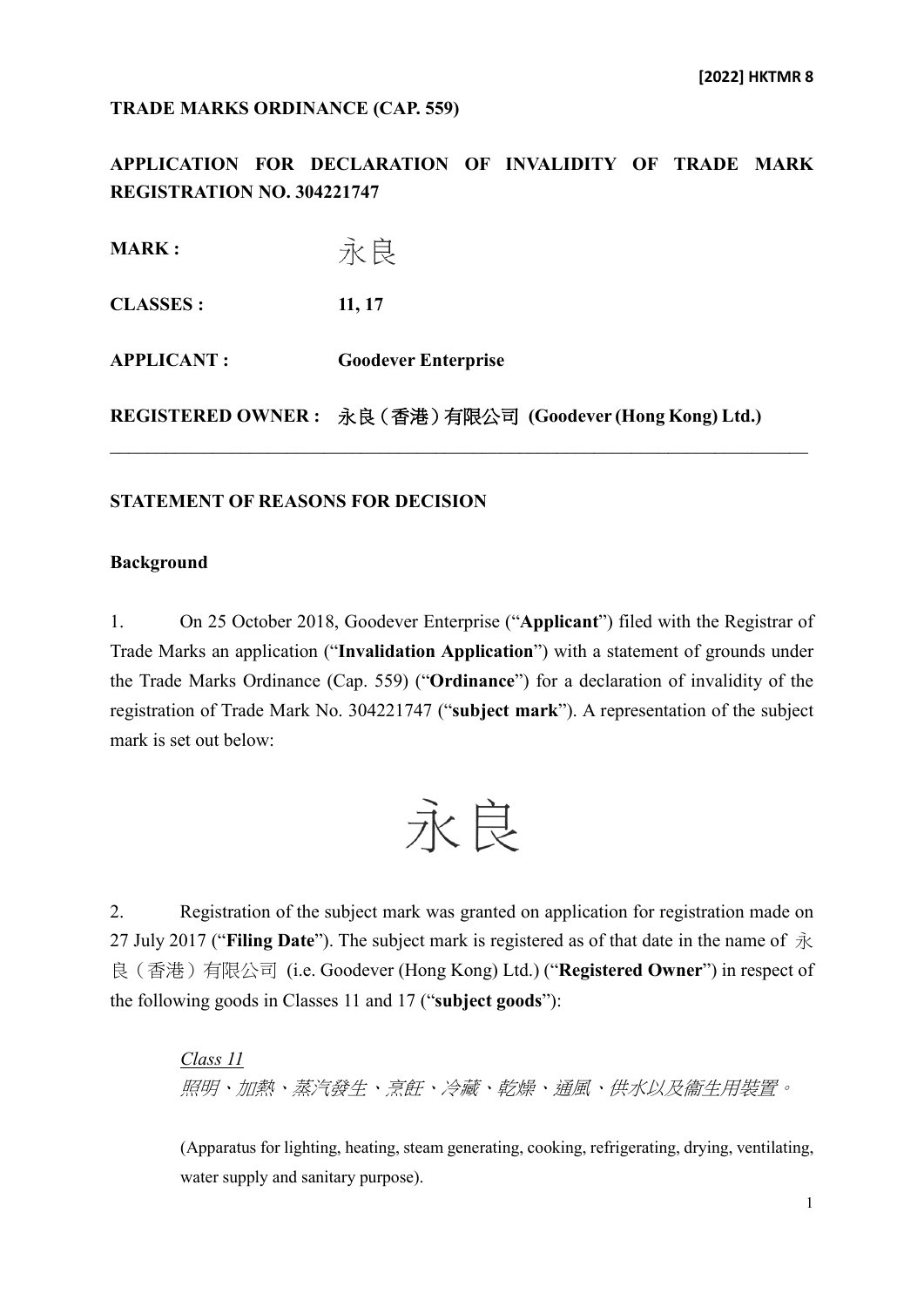*Class 17*

未加工和半加工的橡膠、古塔膠、樹膠、石棉、雲母及這些材料的代用品;生 産用成型塑料和樹脂製品;包裝、填充和絕緣用材料;非金屬軟管和非金屬柔 性管。

(Unprocessed and semi-processed rubber, gutta, gum, asbestos, mica and substitutes for these materials; molded plastics and resin products for use in manufacturing; materials for packaging, filling and insulation; non-metallic hoses and non-metallic flexible pipes.)

3. In response to the Invalidation Application, the Registered Owner filed a counterstatement on 24 January 2019.

4. With leave from the Registrar, the Applicant filed an amended statement of grounds on 12 September 2019 ("**Amended Statement of Grounds**"). The Registered Owner filed an amended counter-statement on 29 November 2019 ("**Amended Counter-statement**").

5. The Applicant's evidence consists of a statutory declaration dated 18 July 2019 ("**Yew's Declaration**") made by Yew Wong ("**Mr. Yew**"), sole proprietor of the Applicant.

6. The Registered Owner's evidence consists of:

- (a) an affirmation dated 21 May 2020 ("**Lam's Affirmation**") made by Lam Yiu Cheong of LAM, LEE & LAI, agent for the Registered Owner;
- (b) a statutory declaration dated 16 October 2020 (**"Yen's 1st Declaration**") made by Yen Heng Onn ("**Mr. Yen**") for the Registered Owner, with English translation;
- (c) a statutory declaration dated 20 October 2020 (**"Yen's 2nd Declaration**") made by Mr. Yen for the Registered Owner, with English translation; and
- (d) a statutory declaration dated 20 October 2020 ("**YHL Declaration**") made by Yen Heng Lai, sole director of the Registered Owner.

7. Lam's Affirmation included as an exhibit a copy of the English translation of the contents of Yen's 1<sup>st</sup> Declaration before that declaration was made. Yen's 2<sup>nd</sup> Declaration and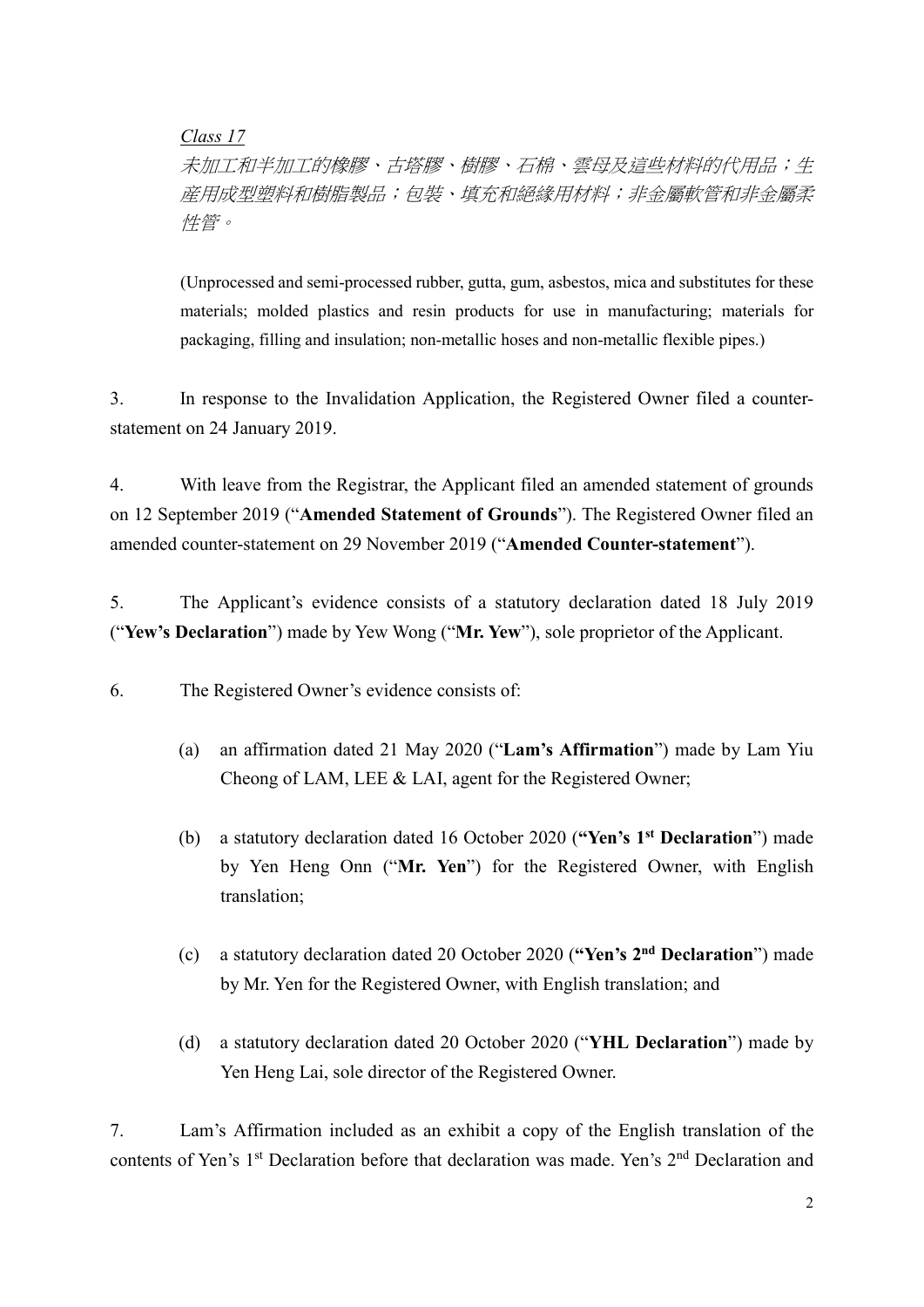the YHL Declaration essentially clarified that Mr. Yen was a former director of the Registered Owner, and was authorized by the Registered Owner to make Yen's 1<sup>st</sup> Declaration and Yen's 2<sup>nd</sup> Declaration and to handle all matters relating to the Invalidation Application on behalf of the Registered Owner. The main evidence of the Registered Owner is, therefore, Yen's 1<sup>st</sup> Declaration.

8. The hearing in respect of the Invalidation Application took place before me on 6 October 2021. The hearing in respect of the application for declaration of invalidity of the registration of Trade Mark No. 302102408 ("GOODEVER PF®" in Classes 11 and 17) (the "**English Mark**") took place on the same day. The Applicant was represented by Mr. William Tse, Counsel, instructed by ELLALAN. The Registered Owner was represented by Mr. Philips B.F. Wong, Counsel, instructed by LAM, LEE & LAI. I reserved my decision at the conclusion of the hearing.

### **Ground of invalidation**

- 9. In the Amended Statement of Grounds, the Applicant claims, *inter alia*, that:
	- (a) the Applicant is a sole proprietorship owned by Mr. Yew;
	- (b) the Applicant began trading in Singapore in 1981 and has used its trading names "永良企業" and "Goodever Enterprise" since then;
	- (c) the Applicant has since its incorporation used and promoted its marks " $\partial \vec{x} \in \mathbb{R}$ ". **The Coolection of the Second COODEVER PF**" (together, the "**Applicant's Marks**");
	- (d) since 1996, the Applicant has expanded its operations outside Singapore;
	- (e) Mr. Yen is the nephew of Mr. Yew. The mother of Mr. Yen is an elder sister of Mr. Yew;
	- (f) in 1996, the Applicant incorporated the company 北京永良新兴建材有限公司 ("**Beijing Goodever**") in Beijing. At the time of incorporation of Beijing Goodever, Mr. Yew was the legal representative thereof;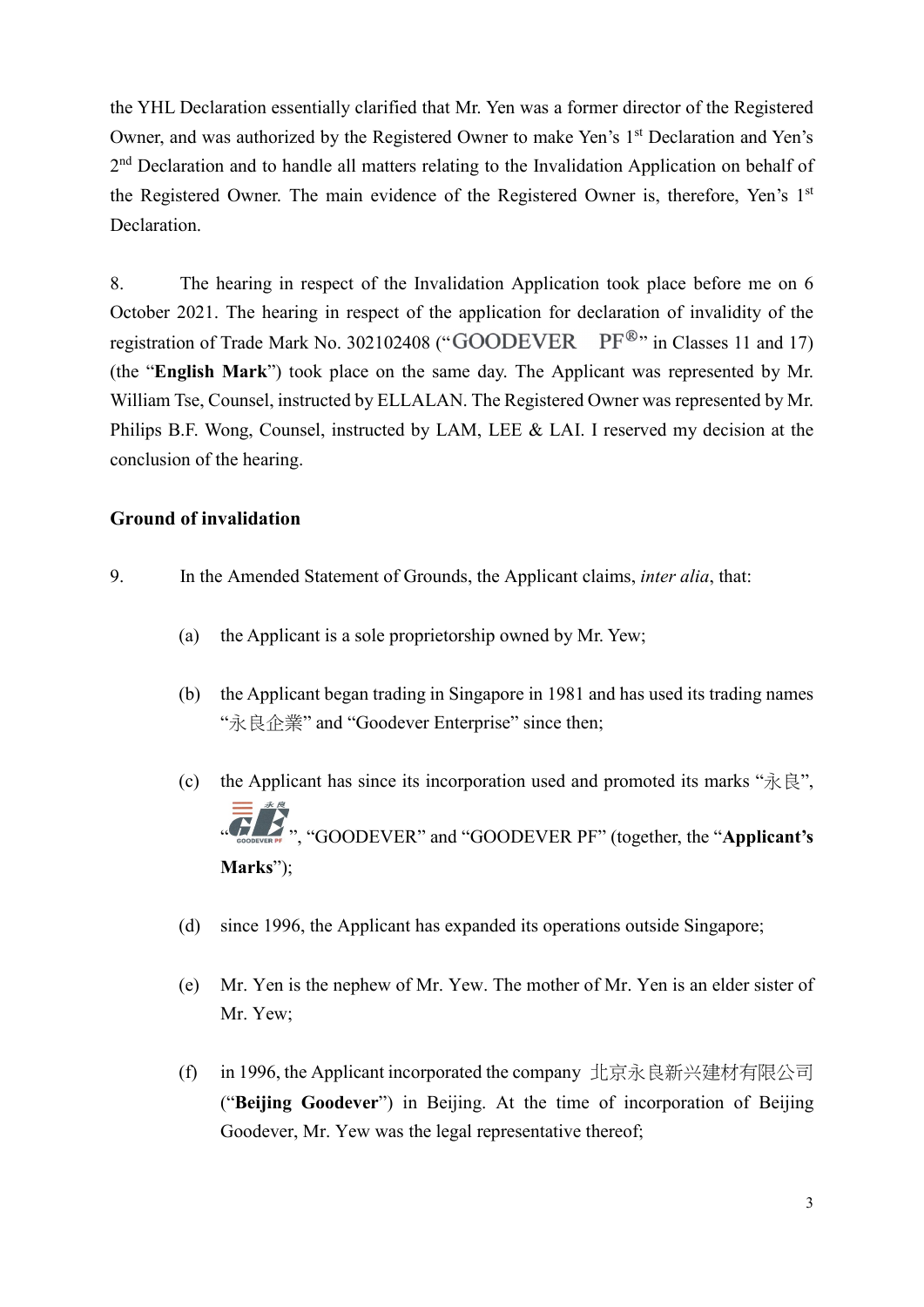- (g) as Mr. Yew was unable to be in China at all times, Mr. Yew employed his nephew Mr. Yen to supervise the day-to-day operations of the Applicant in China and Beijing Goodever;
- (h) the Registered Owner was incorporated in Hong Kong on 29 October 2010 with the English name "GOODEVER (HONG KONG) LIMITED" and the Chinese name "永良(香港)有限公司";
- (i) Mr. Yen was the sole director of the Registered Owner since its incorporation until 14 March 2018; at all material times, Mr. Yen has been the sole or majority shareholder of the Registered Owner;
- (j) the Registered Owner was incorporated without the consent, instruction or authority of the Applicant or Mr. Yew; and
- (k) the Registered Owner applied for and secured registration of the subject mark without consent, knowledge or authorization from the Applicant or Mr. Yew.

10. The Applicant requests that the registration of the subject mark be declared invalid pursuant to section 53(3) of the Ordinance on the ground that the Registered Owner has applied for and secured registration of the subject mark in bad faith contrary to section 11(5)(b) of the Ordinance. The Applicant has also sought costs.

## **Relevant date**

11. The relevant date for considering this Invalidation Application is the Filing Date, i.e. 27 July 2017.

# **The parties and their dealings**

12. According to the Business Profile of the Applicant kept at Singapore's Accounting and Corporate Regulatory Authority, the Applicant is a sole-proprietorship, and was established in July [1](#page-3-0)981. The sole-proprietor of the Applicant is Mr. Yew.<sup>1</sup> According to the Applicant, it has since its establishment used the name "Goodever Enterprise", and has since that time used

<span id="page-3-0"></span><sup>&</sup>lt;sup>1</sup> Yew's Declaration, Exhibit YW-1.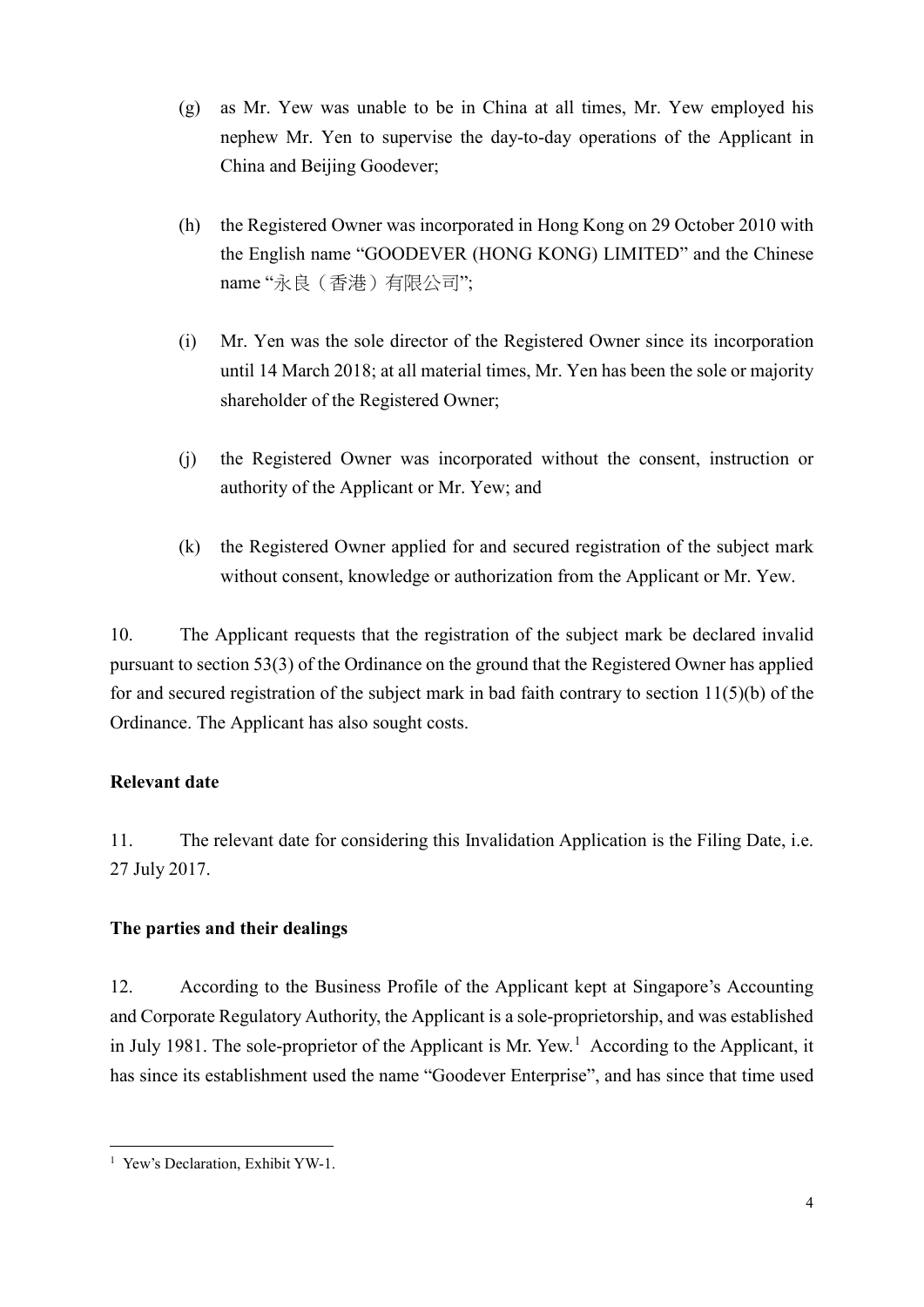"永良" as its Chinese brand and "永良公司" and/or "永良企業" as its Chinese name.[2](#page-4-0) It has also since its incorporation used and promoted the Applicant's Marks.<sup>[3](#page-4-1)</sup>

13. Exhibit YW-4 to Yew's Declaration includes copies of two undated "sample catalogs" of the Applicant.

14. The title of the first catalogue appearing on the front cover reads:



15. At the back cover of this catalogue, there appears the mark " ", and the contact details in Shenzhen of "深圳永良新兴建材有限公司" appear below that of the Applicant as follows:

总公司:新加坡永良企业 (Goodever Enterprise) BlK. 1014, Geylang East Ave. 3# 25-244, Spore 389729 电话:0065-67478158 传真:0065-67457692

# 深圳永良新兴建材有限公司

```
中国深圳龙岗区坪山镇田头工业区马鞍岭路 54 号
电话:0755-84631025 13728976227 传真:0755-84631025
http://www.goodeverpf.com E-mail: goodeveryen@163.com
```
16. The following appears on the front cover of the second catalogue:



 <sup>2</sup> Yew's Declaration, para. 4.

<span id="page-4-1"></span><span id="page-4-0"></span><sup>&</sup>lt;sup>3</sup> Yew's Declaration, para. 7.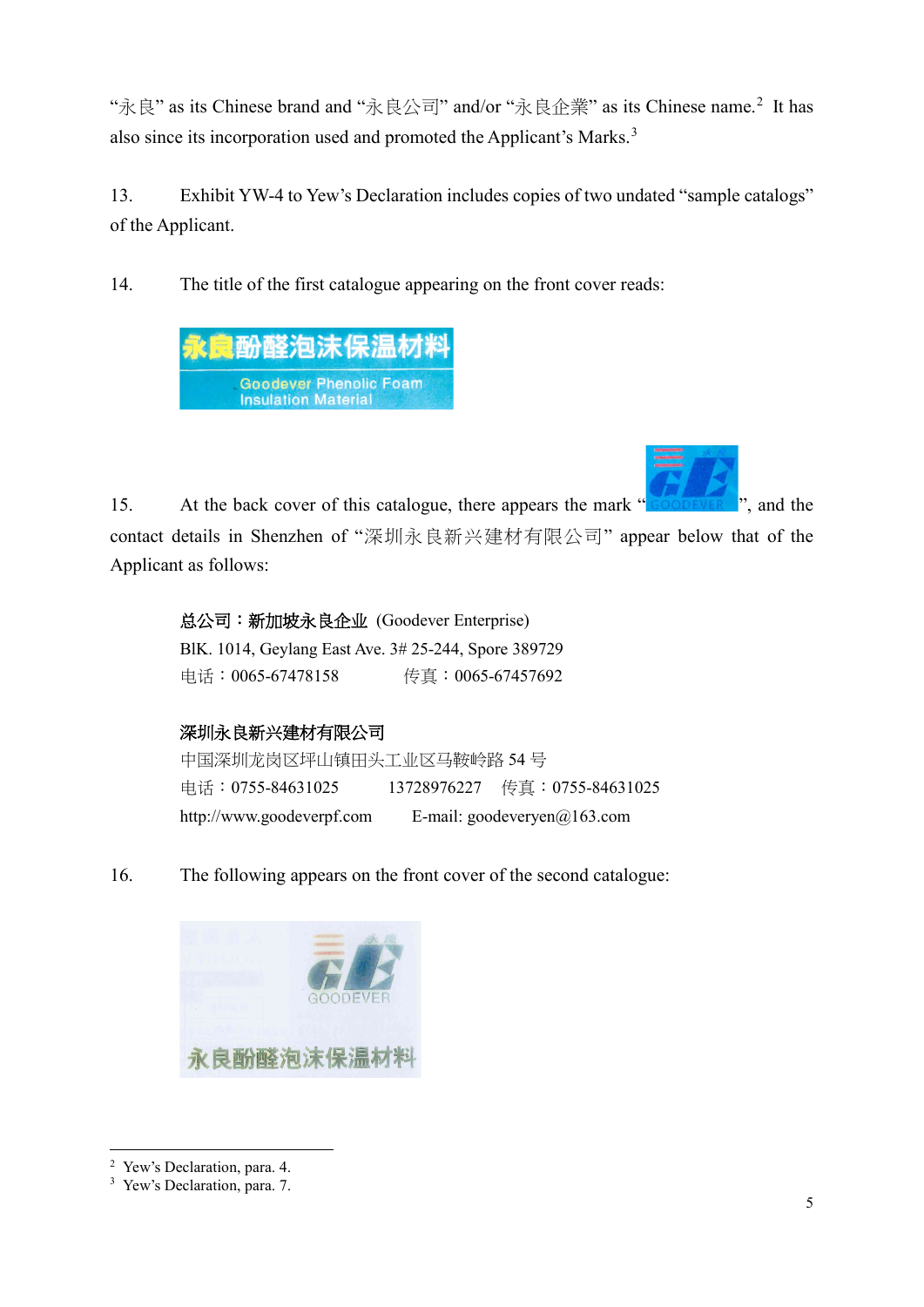17. The following contact details of Beijing Goodever and the Applicant appear at the back of this catalogue:

> 北京永良新兴建材有限公司 中国北京朝阳区安翔北里 11 号院创业大厦 504 室 电话:010-64873571 64873520 传真:010-64873520 E-mail: [goodever@sohu.com](mailto:goodever@sohu.com) 新加坡永良公司 (Goodever Enterprise) BIK. 1014, Geylaug East Ave. 3# 05-244, Spore 389729 电话:0065-7478158. 7438353 传真:0065-7457692

18. Mr. Yen had been working for the Applicant for several years before 1995.<sup>[4](#page-5-0)</sup>

19. In or about 1995, Mr. Yen and Mr. Yew discussed a plan to set up a business in Mainland China in the manufacture and supply of insulation and construction materials.<sup>[5](#page-5-1)</sup>

20. In 1996, the company 北京永良新兴建材有限公司 Beijing Goodever Xinxing Building Material Co., Ltd. (i.e. Beijing Goodever) was incorporated. <sup>[6](#page-5-2)</sup> According to the business licence of Beijing Goodever dated 17 September 1996 at Exhibit YW-6 to Yew's Declaration, Beijing Goodever is a wholly foreign-owned enterprise (外商独资经营) with a registered capital of USD 200,000; the Chairman of the Board (董事长) is stated to be Mr. Yew, whilst the General Manager (总经理) is stated to be Mr. Yen.

21. According to the first page of the articles of association (章程) of Beijing Goodever at Exhibit YW-6 to Yew's Declaration, the name of Beijing Goodever's only investor (投资者 名称) is "永良企业" (English name (英文名称): GOODEVER ENTERPRISE) (i.e. the Applicant) having its registered address in Singapore. Mr. Yew is stated to be the legal representative (法定代表) and Chairman of the Board (董事长) of Beijing Goodever.

22. According to Mr. Yew, the Applicant had provided the capital, in the form of cash and equipment, for the set-up of Beijing Goodever.<sup>[7](#page-5-3)</sup> Exhibit YW-7 includes bank remittance advices of money sent by the Applicant to Beijing Goodever between 1996 and 1998, and delivery note of machinery and equipment.

<sup>&</sup>lt;sup>4</sup> Yen's 1<sup>st</sup> Declaration, para. 7.

<span id="page-5-1"></span><span id="page-5-0"></span><sup>&</sup>lt;sup>5</sup> Amended Counter-statement, para. 8(a); Yew's Declaration, para. 30. <br><sup>6</sup> Yew's Declaration, para. 9.

<span id="page-5-2"></span>

<span id="page-5-3"></span><sup>7</sup> Yew's Declaration, para. 10.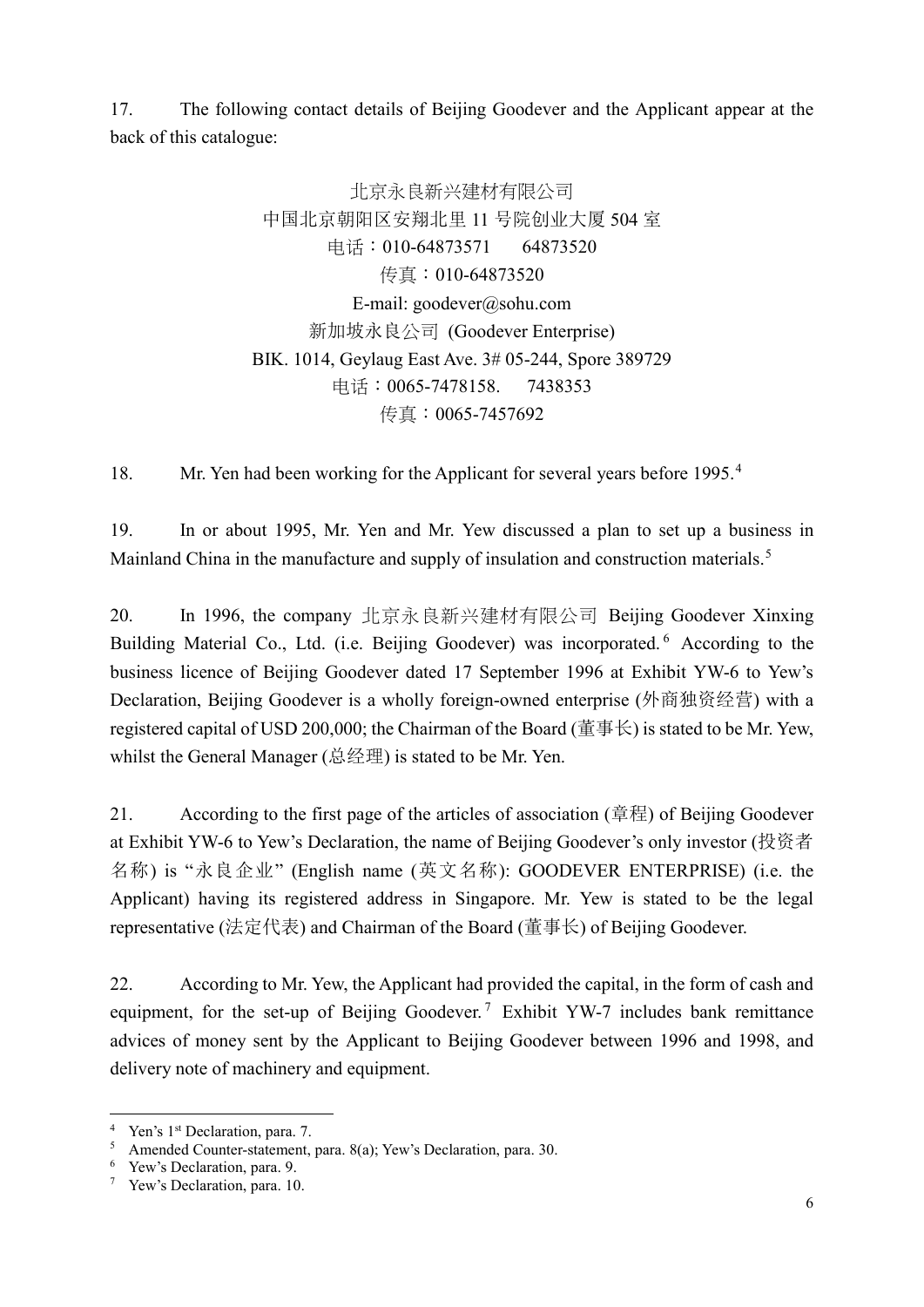23. According to Mr. Yew, as he was unable to be in China at all times, he employed his nephew Mr. Yen to supervise the day-to-day operations of the Applicant in China and Beijing Goodever. Mr. Yew stated that in these roles, Mr. Yen was also entrusted with the business goal of expanding the Applicant's business and operation in Greater China, including in Hong Kong.[8](#page-6-0)

24. Copies of Beijing Goodever's income statements for January to April 1998 are included in Exhibit YW-8 to Yew's Declaration to show that Mr. Yen had been on the payroll of Beijing Goodever.

25. Copies of Mr. Yen's two business cards appear at Exhibit YW-9 to Yew's Declaration.

26. One of the business cards is headed "北京永良新兴建材有限公司 GOODEVER ENTERPRISE" (i.e. the names of Beijing Goodever and the Applicant). Mr. Yen's title is stated to be "总经理 General Manager". Contact details of an office in Beijing, a factory in Beijing and a factory in Shenzhen as well as an address and contact details in Singapore are given on this business card. The address, telephone number and fax number in Shenzhen appearing on this business card are the same as those of 深圳永良新兴建材有限公司 appearing on the Applicant's catalogue referred to in paragraph 15 above. Mr. Yen's mobile telephone number in Shenzhen appearing on this business card also appears on that catalogue. The Applicant's telephone number and fax number in Singapore appearing on that catalogue also appear on this business card. The reverse side of this business card of Mr. Yen includes the following text:

"业务范围" (Scope of business)

## "1. SUPPLY **GOODEVER** PHENOLIC FOAM …

… A. 本公司提供永良酚醛树脂发泡保温系列管材 …" *(emphasis added)*

27. The other business card is headed "永良企業 GOODEVER ENTERPRISE" (i.e. the Applicant). Mr. Yen's title is stated to be "經理 Manager". An address and contact details in Beijing appear on this business card.

28. According to Mr. Yen, however, it was expressly agreed at the time between himself and Mr. Yew that the new company (i.e. Beijing Goodever) would be a joint enterprise jointly

<span id="page-6-0"></span> <sup>8</sup> Yew's 1st Declaration, para. 11.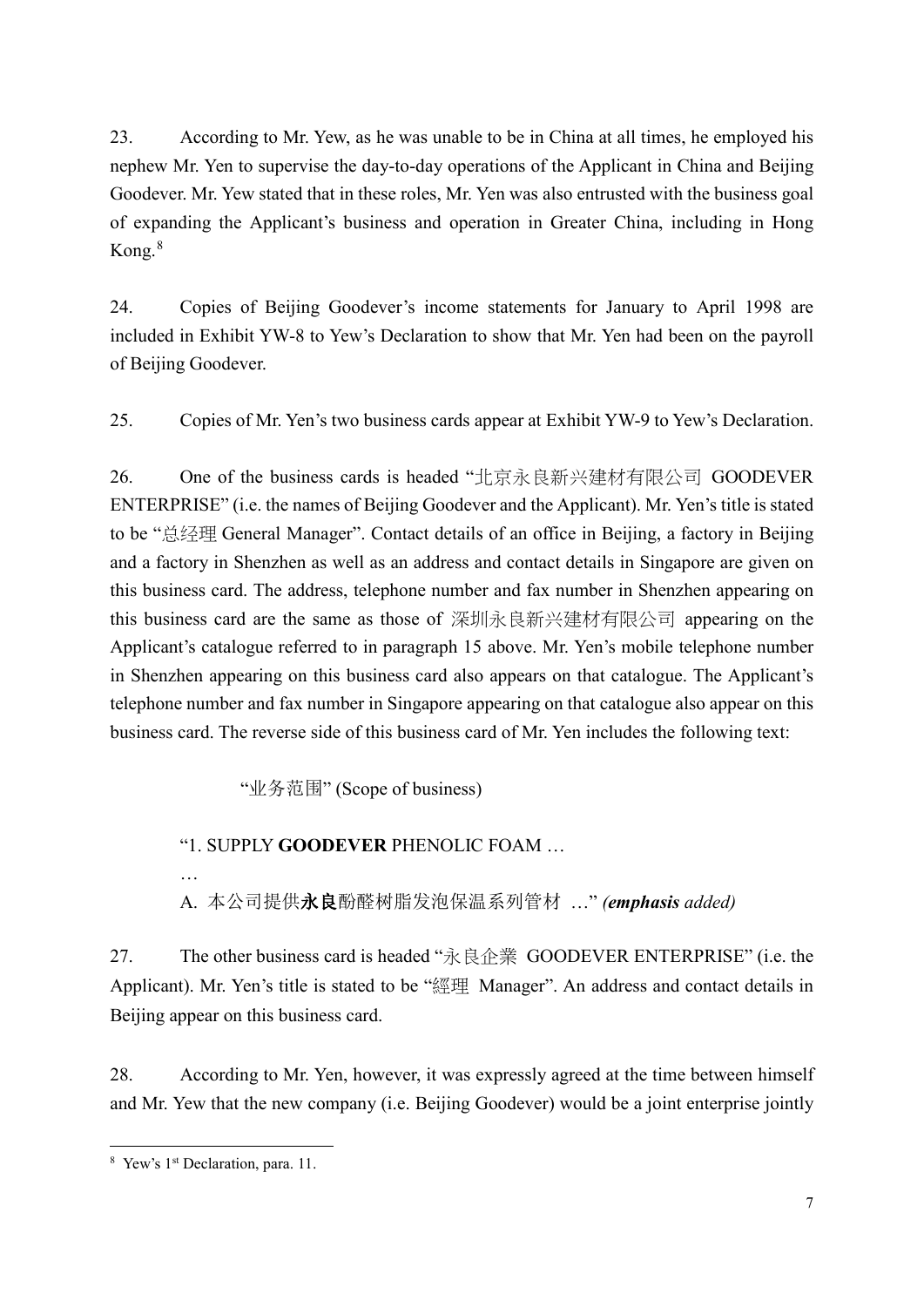owned by Mr. Yew and Mr. Yen; that each of them would contribute capital to the company, and Mr. Yen would, in addition, station in Beijing to look after its operation.<sup>[9](#page-7-0)</sup>

29. According to Mr. Yen, as the regulations in Mainland China at the time required the existence of a foreign company in order to set up a wholly foreign-owned enterprise, he and Mr. Yew decided to make use of the Applicant to register the new company in Beijing (i.e. Beijing Goodever).<sup>[10](#page-7-1)</sup> Mr. Yen was assisted by one Mr. Ng in setting up Beijing Goodever. According to Mr. Yen, he was told by Mr. Ng at the time that pursuant to the legal requirements in Mainland China, the new company had to have someone as its legal representative (法定代表人), and out of respect to Mr. Yew, it was agreed that Mr. Yew be given the title "legal representative" as well as the title "董事长" (Chairman of the Board).<sup>[11](#page-7-2)</sup>

30. Regarding the Applicant's capital contribution to Beijing Goodever referred to in paragraph 22 above, according to Mr. Yen, whenever the Applicant transferred money to Beijing Goodever, the latter would subsequently paid back a substantial part of the amount to the Applicant. Exhibit YHO-1 to Yen's 1<sup>st</sup> Declaration is said to include copies of some extracts of bank account records of Beijing Goodever relating to the relevant transactions in 1996.<sup>[12](#page-7-3)</sup> Mr. Yen does not deny that the Applicant had in fact contributed capital to Beijing Goodever, but the amount injected by the Applicant was, according to Mr. Yen, far less than US\$100,000.<sup>[13](#page-7-4)</sup> Mr. Yen stated that his contribution was by way of purchasing machinery and equipment through the Applicant, and that his monetary contribution to the setting up of Beijing Goodever was also less than US\$100,000. Apart from monetary contribution, Mr. Yen had also contributed substantial time and effort in running Beijing Goodever in Beijing.<sup>[14](#page-7-5)</sup>

31. Mr. Yen stated that contrary to Mr. Yew's claim, Mr. Yen was not a mere employee of Beijing Goodever, and that:

- (a) the documents at Exhibit YW-8 to Yew's Declaration (paragraph 24 above) were prepared by Mr. Ng for taxation purpose, and that contrary to what was stated in those documents, Mr. Yen was never paid RMB3,500 as monthly salary;
- (b) Mr. Yen did however withdraw money from Beijing Goodever to cover some of his basic living expenses from time to time, which, according to Mr. Yen, was

<span id="page-7-0"></span><sup>&</sup>lt;sup>9</sup> Yen's 1<sup>st</sup> Declaration, para. 9.

<span id="page-7-1"></span><sup>&</sup>lt;sup>10</sup> Yen's 1<sup>st</sup> Declaration, para. 10.

<span id="page-7-2"></span><sup>&</sup>lt;sup>11</sup> Yen's 1<sup>st</sup> Declaration, paras 11-12.

<span id="page-7-3"></span><sup>&</sup>lt;sup>12</sup> Yen's 1<sup>st</sup> Declaration, paras 16-18.

<span id="page-7-4"></span><sup>&</sup>lt;sup>13</sup> Yen's 1<sup>st</sup> Declaration, para. 19.

<span id="page-7-5"></span><sup>&</sup>lt;sup>14</sup> Yen's  $1<sup>st</sup>$  Declaration, paras 21, 22, 24.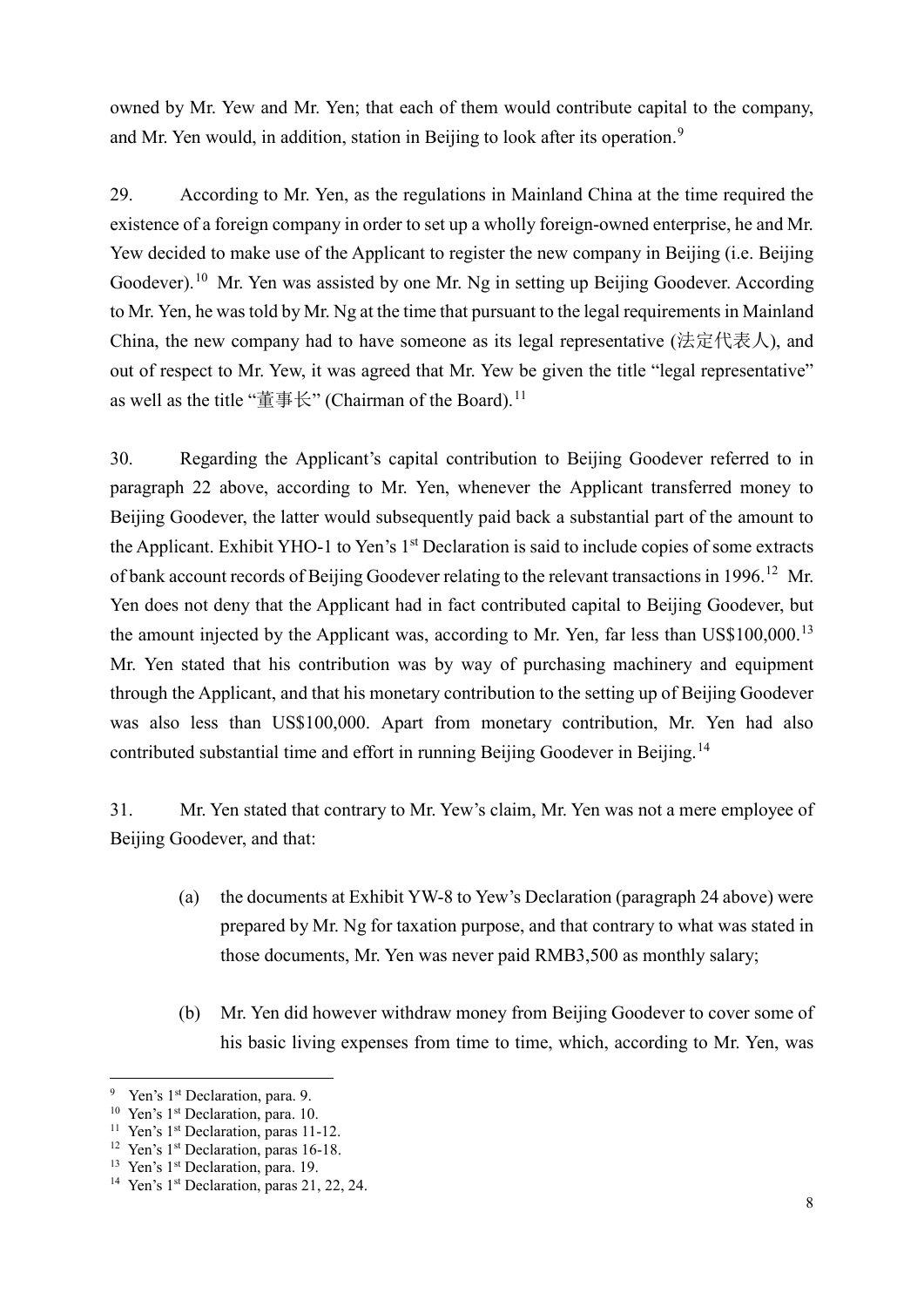agreed by both Mr. Yew and Mr. Yen as a condition for Mr. Yen to station in Beijing;

- (c) the alleged monthly salary of RMB 3,500 to Mr. Yen made no sense at all, as he was earning substantially much more in Singapore; it would be crazy for him to leave his hometown to work as an employee of a new company in Beijing earning substantially less;
- (d) two of the four sheets at Exhibit YW-8 to Yew's Declaration show that no payment was made to Mr. Yen in March and April 1998; Mr. Yew had not explained why no salary was paid to Mr. Yen in those two months (if indeed Mr. Yen were a mere employee);
- (e) Mr. Yen had contributed further money for the operation of Beijing Goodever in the first few years because the business was not good, and had made payments on behalf of Beijing Goodever in advance when the company was having cashflow problem; and
- (f) although it was agreed between Mr. Yew and Mr. Yen that the latter would be described as "an employee" of Beijing Goodever for the purpose of applying for a working visa in Mainland China, Mr. Yen had in substance never been an employee of the company, and was the sole boss stationed in Beijing to operate and control the company.[15](#page-8-0)

32. The Applicant's case, however, is that the Applicant was intended to be and has, at all material times, been the sole investor and shareholder of Beijing Goodever, whilst Mr. Yen had always been a salaried employee of Beijing Goodever until 16 June 2017, and that the Applicant and Mr. Yew had no intention of allowing Mr. Yen to share in the profits.<sup>[16](#page-8-1)</sup>

33. Mr. Yen further stated that in or about 1999 or 2000, the business of Beijing Goodever was very bad that it required further capital contribution in order to maintain its operation. According to Mr. Yen, he discussed with Mr. Yew on this, but Mr. Yew was adamant that he would not contribute anything further to the business, that he no longer wanted the company and that Mr. Yen could do whatever he wanted with the company. From then on, Mr. Yen continued to run and operate Beijing Goodever himself, but he no longer discussed and updated

<span id="page-8-1"></span><span id="page-8-0"></span><sup>&</sup>lt;sup>15</sup> Yen's 1<sup>st</sup> Declaration, paras 25-27.<br><sup>16</sup> Yew's Declaration, para. 31.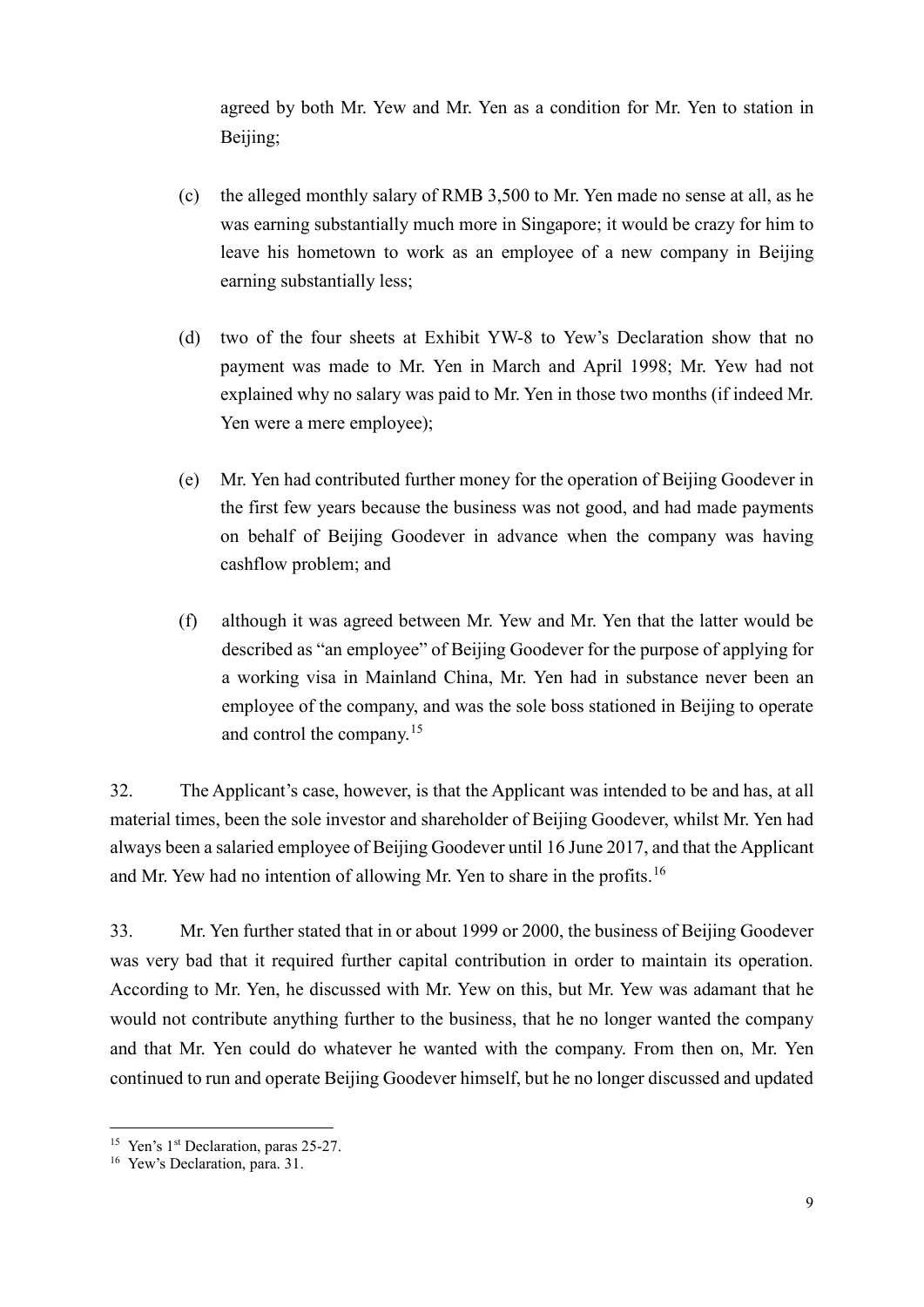Mr. Yew of anything relating to the company. According to Mr. Yen, since 2000 up till 2017, Mr. Yew was never involved in or informed of the business of Beijing Goodever.<sup>[17](#page-9-0)</sup>

34. According to Mr. Yew, however, Mr. Yen had orally indicated to Mr. Yew up until 2010 that Beijing Goodever had little to no profits or money. It is Mr. Yew's case that up until 2017, he had never indicated to Mr. Yen that he did not wish to keep Beijing Goodever. Mr. Yew stated that he considered Mr. Yen as family and had entrusted the Applicant's and Beijing Goodever's business in China to Mr. Yen and did not want to micro-manage his work.<sup>[18](#page-9-1)</sup>

35. From as early as 4 July 2001, documents relating to Beijing Goodever were signed by Mr. Yen (instead of Mr. Yew) as the legal representative of Beijing Goodever. Mr. Yew stated that he was not aware of such change until 2017, and that he did not agree, authorize, consent or otherwise acquiesced to such change in legal representative from himself to Mr. Yen at the time. Exhibit YW-10 to Yew's Declaration is a copy of an application made to the Beijing Administration for Industry and Commerce on 4 July 2001 to update the records of Beijing Goodever. Mr. Yew stated that the document was not signed by him, and Mr. Yen's signature can be seen next to the Chinese characters "法定代表人签字" (Signature by Legal Representative) on the document.<sup>[19](#page-9-2)</sup>

36. On 6 December 2001, Beijing Goodever allegedly held a board meeting in Beijing, and a board resolution dated 6 December [20](#page-9-3)01 ("2001 Resolution")<sup>20</sup> was allegedly passed at the meeting whereby, *inter alia*:

- (a) Mr. Yen was appointed Chairman (董事长) in place of Mr. Yew, whilst Mr. Yew was appointed General Manager (总经理) and remained a director (董事) of Beijing Goodever; and
- (b) Mr. Yen's brother  $\mathbb{P}^{\mathbb{Z}} \times \mathbb{E}$  was appointed a director of Beijing Goodever.

37. Mr. Yen's signature and what is purported to be Mr. Yew's signature appear on the 2001 Resolution. Mr. Yew, however, stated that he neither signed nor approved of the 2001 Resolution.[21](#page-9-4)

<span id="page-9-0"></span><sup>&</sup>lt;sup>17</sup> Yen's 1<sup>st</sup> Declaration, paras 28-29.

<span id="page-9-1"></span><sup>&</sup>lt;sup>18</sup> Yew's Declaration, paras 32-33.

<span id="page-9-2"></span><sup>&</sup>lt;sup>19</sup> Yew's Declaration, para.12.

<span id="page-9-3"></span><sup>&</sup>lt;sup>20</sup> Yew's Declaration, Exhibit YW-11.

<span id="page-9-4"></span><sup>21</sup> Yew's Declaration, para. 13.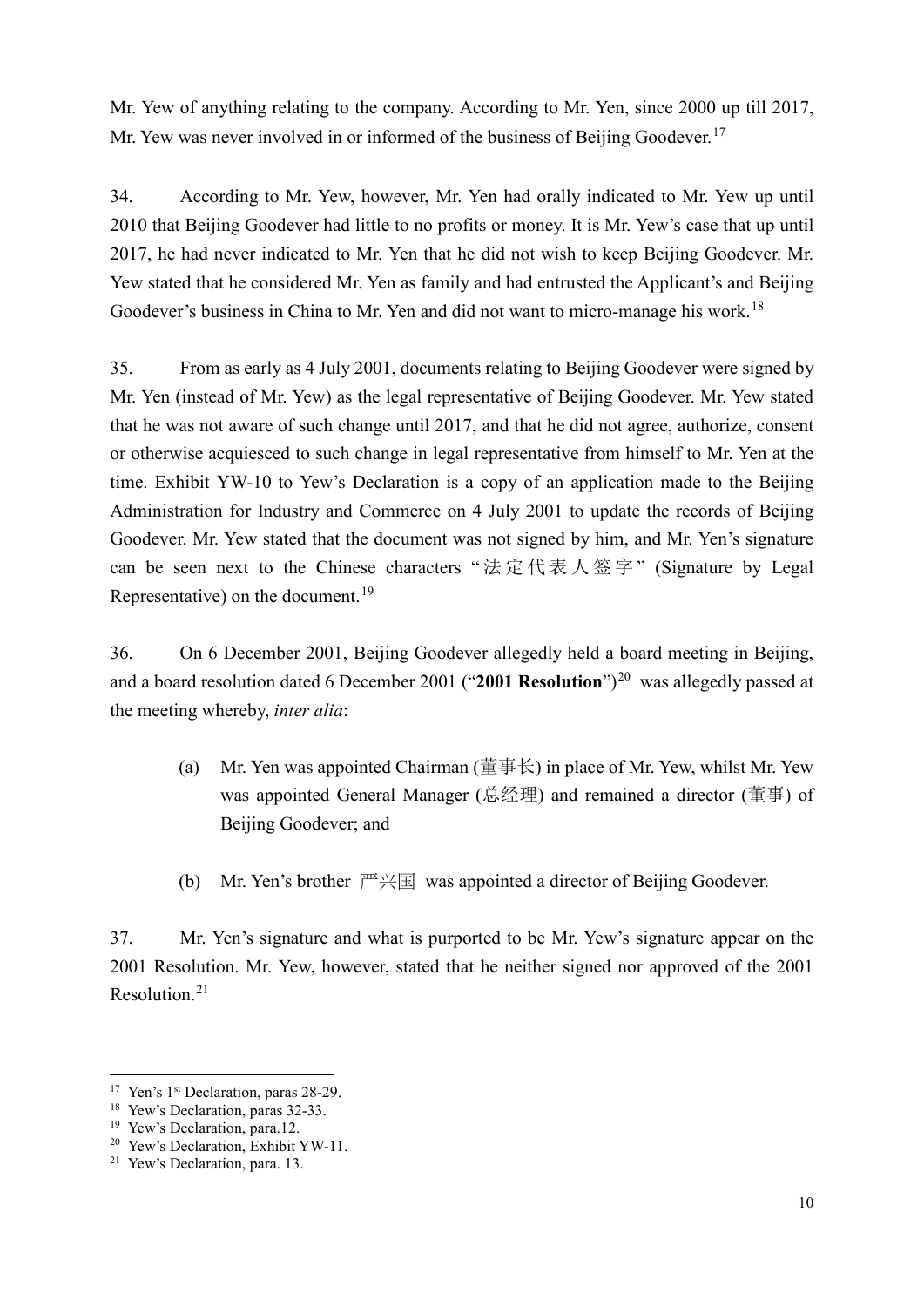38. The copy of the business licence of Beijing Goodever issued in January 2007 appearing in Exhibit YW-6 to Yew's Declaration shows Mr. Yen as the legal representative of Beijing Goodever. The shareholder (股東) is stated to be "永良企业", i.e. the Applicant.<sup>[22](#page-10-0)</sup>

39. In or about 2002, Mr. Yen decided to set up a branch office in Shenzhen as he was of the view that there would be a better opportunity for the business to succeed in Shenzhen rather than in Beijing. According to Mr. Yen, after a few years' time and the substantive effort and resources expended by Mr. Yen, the Shenzhen business became successful and prospered.[23](#page-10-1)

40. Exhibit YW-12 to Yew's Declaration includes copies of board resolutions of Beijing Goodever dated 4 May 2008 and 30 July 2015 which are stated to have been passed at board meetings held in Beijing. These resolutions respectively updated the address of Beijing Goodever and extended its operation period. Both of these resolutions state that they were passed at board meetings held in Beijing and that all three directors (namely Mr. Yew, Mr. Yen and  $\mathbb{P}(\mathbb{H})$  were present at those meetings. On each of these resolutions, three signatures appear at the space marked "全体董事签字"/"全体董事成员签名" (Signatures of all directors). Mr. Yew, however, stated that he was not aware of such board meetings at the time and never signed nor approved of those resolutions.<sup>[24](#page-10-2)</sup>

41. Exhibit YW-13 to Yew's Declaration is a copy of a resolution dated 1 June 2012 of Beijing Goodever ("**2012 Resolution**") for amending its Articles of Association. Mr. Yen's signature and the stamp of Beijing Goodever appear on this document. At the space under "股 东盖章、签字" (Stamp and signature of shareholder) appear the typed name "永良企业" (i.e. the Applicant), with what purports to be the signature of Mr. Yew and the stamp of the Applicant.<sup>[25](#page-10-3)</sup> Mr. Yew stated that he was not aware of this 2012 Resolution at the time and never signed nor applied or authorized others to apply the Applicant's company stamp to approve this resolution.[26](#page-10-4)

42. According to Mr. Yen, as Mr. Yew had indicated unequivocally that he no longer wanted Beijing Goodever in or about  $2000$ ,  $27$  Mr. Yen was advised by the secretary of Beijing Goodever at the time, one Ms Liu ("**Ms Liu**"), that it was necessary to change the necessary

<span id="page-10-0"></span> <sup>22</sup> c.f. para. 21 above.

<span id="page-10-1"></span><sup>&</sup>lt;sup>23</sup> Amended Counter-statement, paras 8(k) & 8(m); Yen's 1<sup>st</sup> Declaration, paras 32 & 34.

<span id="page-10-2"></span><sup>24</sup> Yew's Declaration, para. 14.

<span id="page-10-3"></span><sup>&</sup>lt;sup>25</sup> The stamp shows the name of the Applicant "GOODEVER ENTERPRISES" and an address in Singapore.

<span id="page-10-4"></span><sup>&</sup>lt;sup>26</sup> Yew's Declaration, para. 15.

<span id="page-10-5"></span> $27$  This is disputed by Mr. Yew. See paragraph 34 above.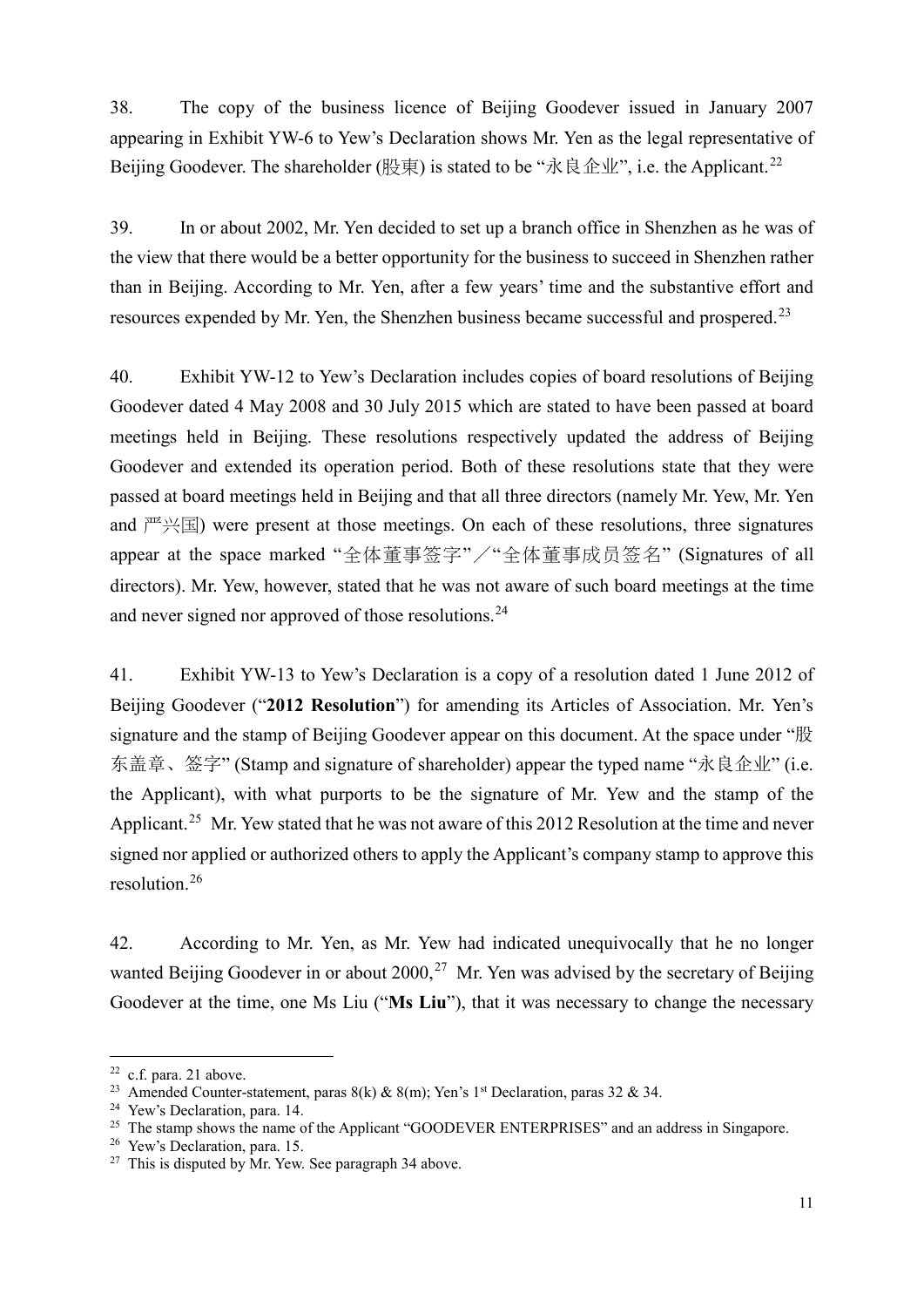registration records filed with the relevant authority to make Mr. Yen the legal representative of Beijing Goodever.<sup>[28](#page-11-0)</sup> According to Mr. Yen:<sup>[29](#page-11-1)</sup>

- (a) he did not undertake the task himself as he had never been familiar with the procedures in Mainland China;
- (b) he recalled that he had asked Ms Liu to make the necessary arrangement;
- (c) Ms Liu had engaged an agent (which was very common in Mainland China at the time to handle such matters) for the arrangement; Ms Liu and/or the agent was/were responsible for preparing all the necessary documents and Mr. Yen was not involved in that;
- (d) Mr. Yen remembered that he signed several documents at the time to effect the change;
- (e) Mr. Yen expected Ms Liu and/or the agent to have liaised with Mr. Yew, as Ms Liu was the secretary of Beijing Goodever and she joined the company when Mr. Yew was still the joint owner; Ms Liu had the necessary contact information of Mr. Yew and could have and should have contacted him; Mr. Yen did not know whether this had in fact happened at the time;
- (f) he was not aware of any problems regarding the documents for 15 odd years until 2017 when Mr. Yew accused Mr. Yen of forging his signature in the 2001 Resolution;
- (g) he never forged Mr. Yew's signature, and Mr. Yew's signature on the 2001 Resolution was not signed by him; and
- (h) as Mr. Yew only raised this issue after 15 years, and by that time Ms Liu had already left the employment of Beijing Goodever for many years, Mr. Yen was no longer able to ascertain what had indeed happened back in 2001.

43. Regarding the 2001 Resolution and the change of legal representative of Beijing Goodever, Mr. Yew stated that he had never been contacted by any agent, and he found it odd

<sup>&</sup>lt;sup>28</sup> Yen's 1<sup>st</sup> Declaration, paras 30 & 41.

<span id="page-11-1"></span><span id="page-11-0"></span><sup>&</sup>lt;sup>29</sup> Yen's 1<sup>st</sup> Declaration, paras 30 & 42.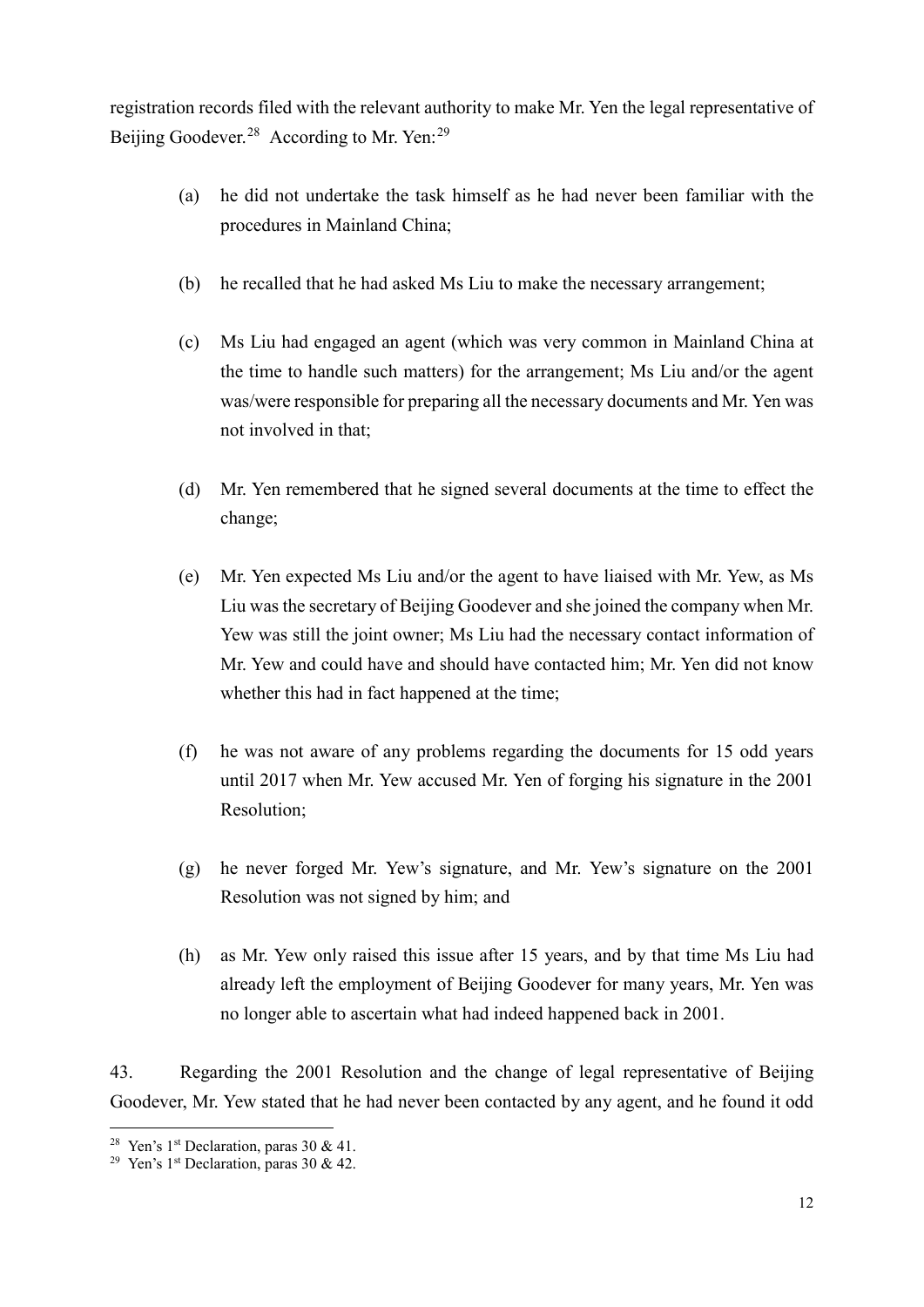that Mr. Yen would not contact him directly for something as important as a change of legal representative. [30](#page-12-0)

44. Beijing Goodever was the owner of Trade Mark No. 1425980 (" CODEVER " in Class 17)

registered in Mainland China ("**Beijing Goodever's Registered Mark**"). The registration was valid from 28 July 2000, but expired on 27 July 2010 and was not renewed.<sup>[31](#page-12-1)</sup> At the time when that mark expired, Mr. Yen was the legal representative of Beijing Goodever. Mr. Yen stated that by that time Beijing Goodever had already become his "sole company", and he did not cause to renew the registration at the time simply because the business was not good.<sup>[32](#page-12-2)</sup>

45. On the other hand, just a few months later, the Registered Owner was incorporated in Hong Kong on 29 October 2010 with the English name "GOODEVER (HONG KONG) LIMITED" and the Chinese name "永良(香港)有限公司". Mr. Yen was the sole director of the Registered Owner from its incorporation until 14 March 2018. Mr. Yen was either a majority shareholder or the sole shareholder of the Registered Owner during the time from its incorporation until 15 February 2018. JN CONSULTANTS LIMITED (卓越(中港)顧問有 限公司) ("**JN Consultants**") was the company secretary of the Registered Owner since its incorporation until 12 March 2019.<sup>[33](#page-12-3)</sup>

46. On 2 December 2011, the Registered Owner applied for registration of the English Mark in Hong Kong in respect of goods in Classes 11 and 17. At that time, Mr. Yen was the sole director and the majority shareholder of the Registered Owner. The mark proceeded to registration on 12 September 2012.[34](#page-12-4)

47. Mr. Yew for the Applicant stated that Registered Owner was incorporated without the consent, instruction or authority of the Applicant or Mr. Yew. Neither the Applicant nor Mr. Yew ever instructed or authorized the Registered Owner to apply to register the English Mark or the subject mark.<sup>[35](#page-12-5)</sup>

48. In 2017, Mr. Yew discovered the change of legal representative and change in board

<span id="page-12-0"></span> <sup>30</sup> Yew's Declaration, para. 35.

<span id="page-12-1"></span><sup>31</sup> Yew's Declaration, para. 23 & Exhibit YW-19.

<span id="page-12-2"></span><sup>&</sup>lt;sup>32</sup> Yen's 1<sup>st</sup> Declaration, para. 56.

<span id="page-12-3"></span><sup>33</sup> Yew's Declaration, para. 20 & Exhibit YW-17.

<span id="page-12-4"></span><sup>&</sup>lt;sup>34</sup> Yew's Declaration, paras 19 & 24 & Exhibit YW-16.

<span id="page-12-5"></span><sup>&</sup>lt;sup>35</sup> Yew's Declaration, para. 21.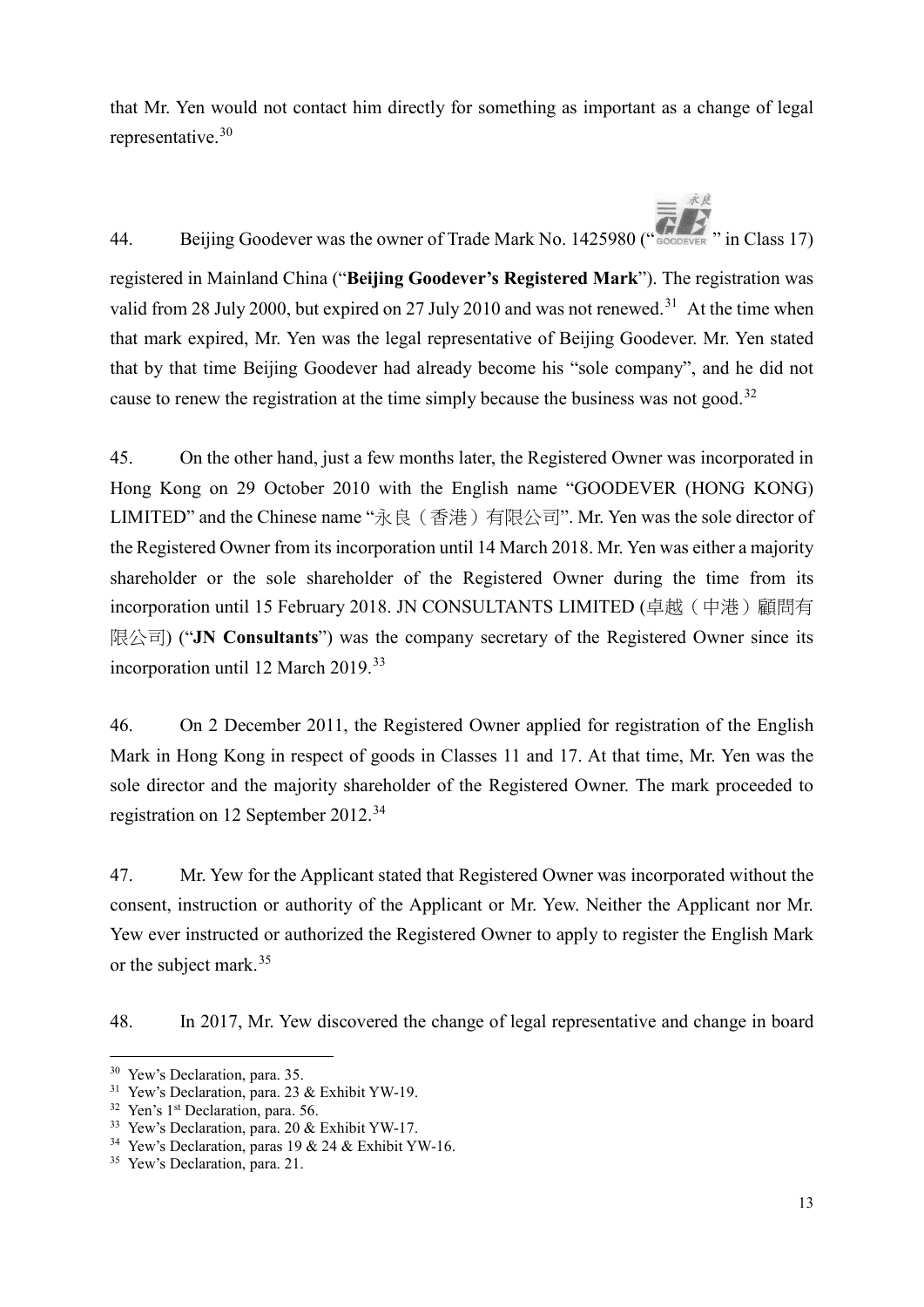composition of Beijing Goodever. The Applicant then lodged a complaint with the Beijing Administration for Industry and Commerce ("**Beijing AIC**") on these matters in May 2017.[36](#page-13-0)

49. On 12 June 2017, Mr. Yew received text messages from Mr. Yen.<sup>[37](#page-13-1)</sup> Amongst other things, Mr. Yen:

- (a) asked if Mr. Yew could sell Beijing Goodever to him;
- (b) stated that he had labored for over 20 years in the business;
- (c) asked for Mr. Yew's forgiveness; and
- (d) indicated he was given to understand that the Business Licence [of Beijing Goodever] would be revoked in face of complaint lodged by the shareholder (i.e. the Applicant) with the Administration for Industry and Commerce.

50. On 16 June 2017, a board meeting of Beijing Goodever was held and a board resolution ("2017 Resolution") was passed at the meeting resolving, amongst other things, to:<sup>[38](#page-13-2)</sup>

- (a) appoint Mr. Yew as the Chairman (董事长) and legal representative of Beijing Goodever;
- (b) remove Mr. Yen and  $\mathbb{P} \times \mathbb{E}$  as directors of Beijing Goodever; and
- (c) release Mr. Yen as general manager of Beijing Goodever's Shenzhen branch.

51. The background section of the 2017 Resolution referred to the fact that Mr. Yew recently discovered that his signature had been forged in the 2001 Resolution, that under the 2001 Resolution the legal representative of Beijing Goodever was changed from Mr. Yew to Mr. Yen, and that this was seriously detrimental to the interests of the Applicant as shareholder (股东) of Beijing Goodever. All the then directors of Beijing Goodever, namely Mr. Yew, Mr. Yen and  $\lim_{n \to \infty}$  signed on the 2017 Resolution.

52. According to Mr. Yen, he had been advised by the Registered Owner's legal advisors and verily believed that Mr. Yew's accusation of Mr. Yen replacing Mr. Yew as the legal

<span id="page-13-0"></span><sup>&</sup>lt;sup>36</sup> Yew's Declaration, para. 16.

<span id="page-13-1"></span><sup>37</sup> Yew's Declaration, para. 17 & Exhibit YW-14.

<span id="page-13-2"></span><sup>38</sup> Yew's Declaration, para. 18 & Exhibit YW-15.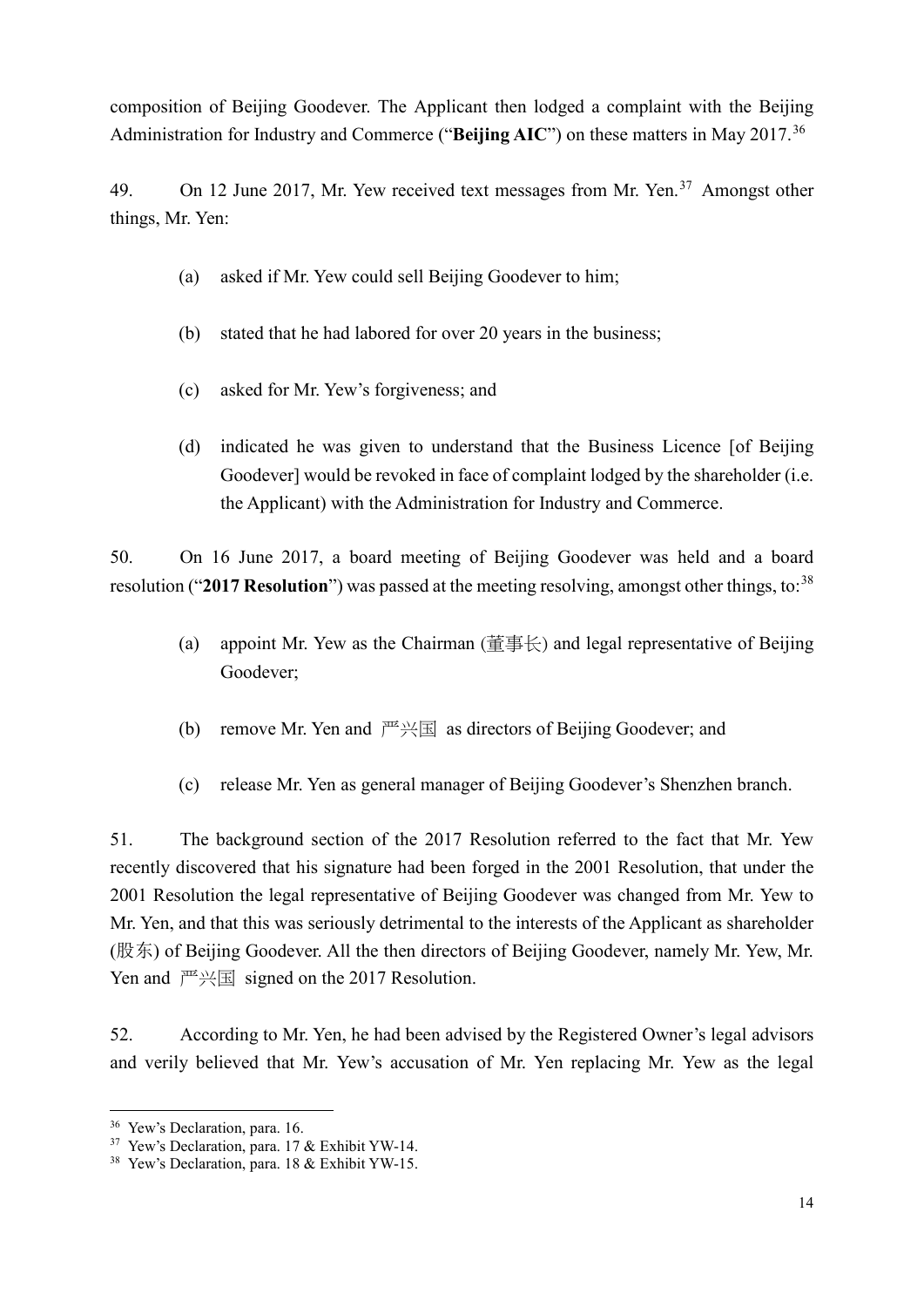representative of Beijing Goodever and forging documents to effect such change in 2001 were wholly irrelevant to the validity of the subject mark in Hong Kong, and should be ignored.<sup>[39](#page-14-0)</sup>

53. Regarding the complaint lodged by the Applicant with the Beijing AIC in May 2017 (paragraph 48 above), Mr. Yen stated that Beijing AIC contacted him repeatedly in or about May or June 2017 and told him about the complaint. Mr. Yen stated that as he had never been involved in any investigation before, he was literally very scared; Mr. Yew had also engaged lawyer and Mr. Yen was contacted by Mr. Yew's lawyer several times around that period; Mr. Yew also threatened to report the matter to the Mainland police. Mr. Yen tried to find out what had happened in 2001 regarding the alleged forged document, but given the incident happened more than 15 years ago and Ms Liu had already left the employment of Beijing Goodever many years ago, he was not able to ascertain what had in fact happened regarding the document in 2001. Mr. Yen stated in Yen's 1<sup>st</sup> Declaration that he certainly did not "forge" the signature of Mr. Yew on the document. He also stated that he contacted Mr. Yew on several occasions hoping to settle the dispute amicably, but Mr. Yew would not give up until Mr. Yen gave up Beijing Goodever and the Shenzhen business. Mr. Yen stated that the message records referred to in paragraph 49 above must be read in that context.<sup>[40](#page-14-1)</sup>

54. Mr. Yen stated that in the end, he felt he had no alternative but to accede to Mr. Yew's request; he eventually gave up Beijing Goodever and the Shenzhen business in exchange for Mr. Yew not pursuing the matter and complaint any further. Mr. Yen stated that the 2017 Resolution was passed under the circumstances described above; that document was prepared by Mr. Yew's lawyers; Mr. Yen did not feel he had much bargaining power at the time and so he "*did not bother too much on the wordings stated on the document*". [41](#page-14-2)

55. On 27 July 2017, which was less than two months after the passing of the 2017 Resolution, the Registered Owner applied for registration of the subject mark in Hong Kong in respect of the subject goods in Classes 11 and 17.

56. On 18 September 2017, JN Consultants applied for registration of the marks " GOODEVER PF" (Application no. 26456052) and " $\mathcal{R}$ " (Application no. 26476782) in Mainland China in respect of goods in Class 17.<sup>[42](#page-14-3)</sup>

<span id="page-14-0"></span><sup>&</sup>lt;sup>39</sup> Yen's 1<sup>st</sup> Declaration, para. 40.

<span id="page-14-1"></span><sup>&</sup>lt;sup>40</sup> Yen's 1<sup>st</sup> Declaration, paras 44-49.

<span id="page-14-2"></span><sup>&</sup>lt;sup>41</sup> Yen's 1<sup>st</sup> Declaration, para. 50.

<span id="page-14-3"></span><sup>42</sup> Yew's Declaration, para. 22 & Exhibit YW-18.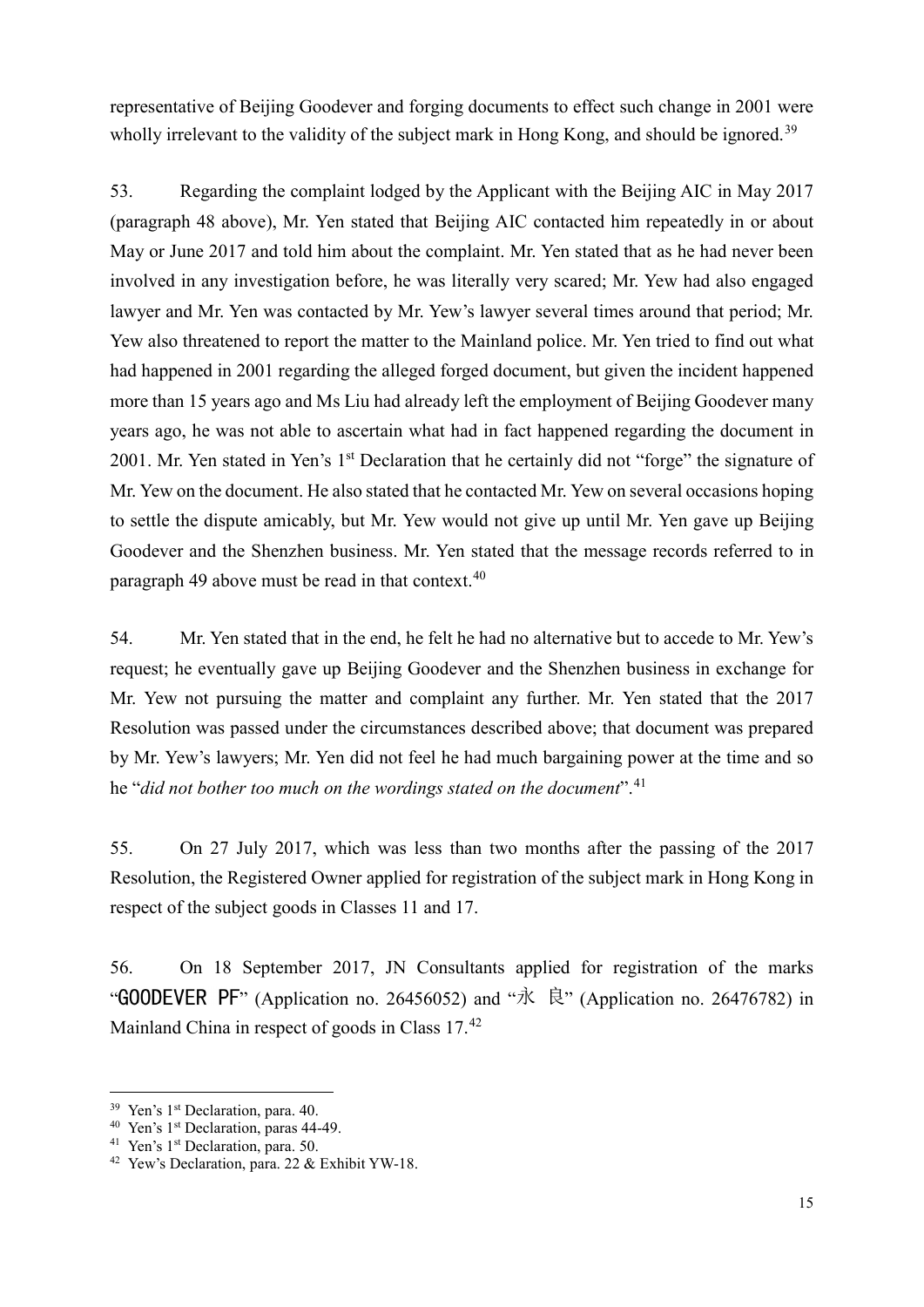57. Exhibit YW-14 to Yew's Declaration includes screenshots of a series of text messages between Mr. Yew and Mr. Yen during the period from 7 June 2017 to 27 January 2018.<sup>[43](#page-15-0)</sup> Amongst those messages are the messages of 12 June 2017 referred to in paragraph 49 above. In other words, that series of text messages started before the signing of the 2017 Resolution and continued thereafter until 27 January 2018. Towards the end of that series of messages, it appears that Mr. Yew was chasing Mr. Yen in vain for the handing over of certain items such as certain "Test Report" and some catalogue in respect of "Goodever PF".

58. On 15 February 2018, Mr. Yen transferred his shares in the Registered Owner to Yen Heng Lai. On 14 March 2018, Mr. Yen ceased to be, and Yen Heng Lai became, the sole director of the Registered Owner.<sup>[44](#page-15-1)</sup>

59. In June 2018, the Applicant became aware of the existence of the Registered Owner and the registrations of the subject mark and the English Mark in Hong Kong in the name of the Registered Owner.<sup>[45](#page-15-2)</sup> Soon thereafter, the Applicant was also made aware of JN Consultants' two trade marks referred to in paragraph 56 above. At the time of Yew's Declaration, the Applicant was opposing both of those trade mark applications in Mainland China.

60. In Yen's 1st Declaration, after referring to the expiry of Beijing Goodever's Registered Mark in 2010, Mr. Yen states that:

*"57. I understand JN Consultants subsequently made an application to register the Subject Mark in mainland China in 2017. The opposition proceedings are pending in mainland China. I have been advised and verily believe that the said application and the on-going opposition proceedings in mainland China are irrelevant to the validity of the Subject Mark in Hong Kong…."*

61. The Invalidation Application was filed on 25 October 2018. The Registered Owner filed a counter-statement on 24 January 2019. On 12 March 2019, JN Consultants resigned from being company secretary of the Registered Owner.<sup>[46](#page-15-3)</sup>

<span id="page-15-0"></span><sup>&</sup>lt;sup>43</sup> The mobile telephone number of Mr. Yen appearing on the screenshots is the same as the Shenzhen mobile telephone number of Mr. Yen appearing on the business card referred to in paragraph 26 above, which mobile telephone number also appears on the Applicant's catalogue referred to in paragraph 15 above.

<sup>&</sup>lt;sup>44</sup> Yew's Declaration, Exhibit YW-17.

<span id="page-15-2"></span><span id="page-15-1"></span><sup>45</sup> Yew's Declaration, para. 19.

<span id="page-15-3"></span><sup>46</sup> Yew's Declaration, Exhibit YW-17.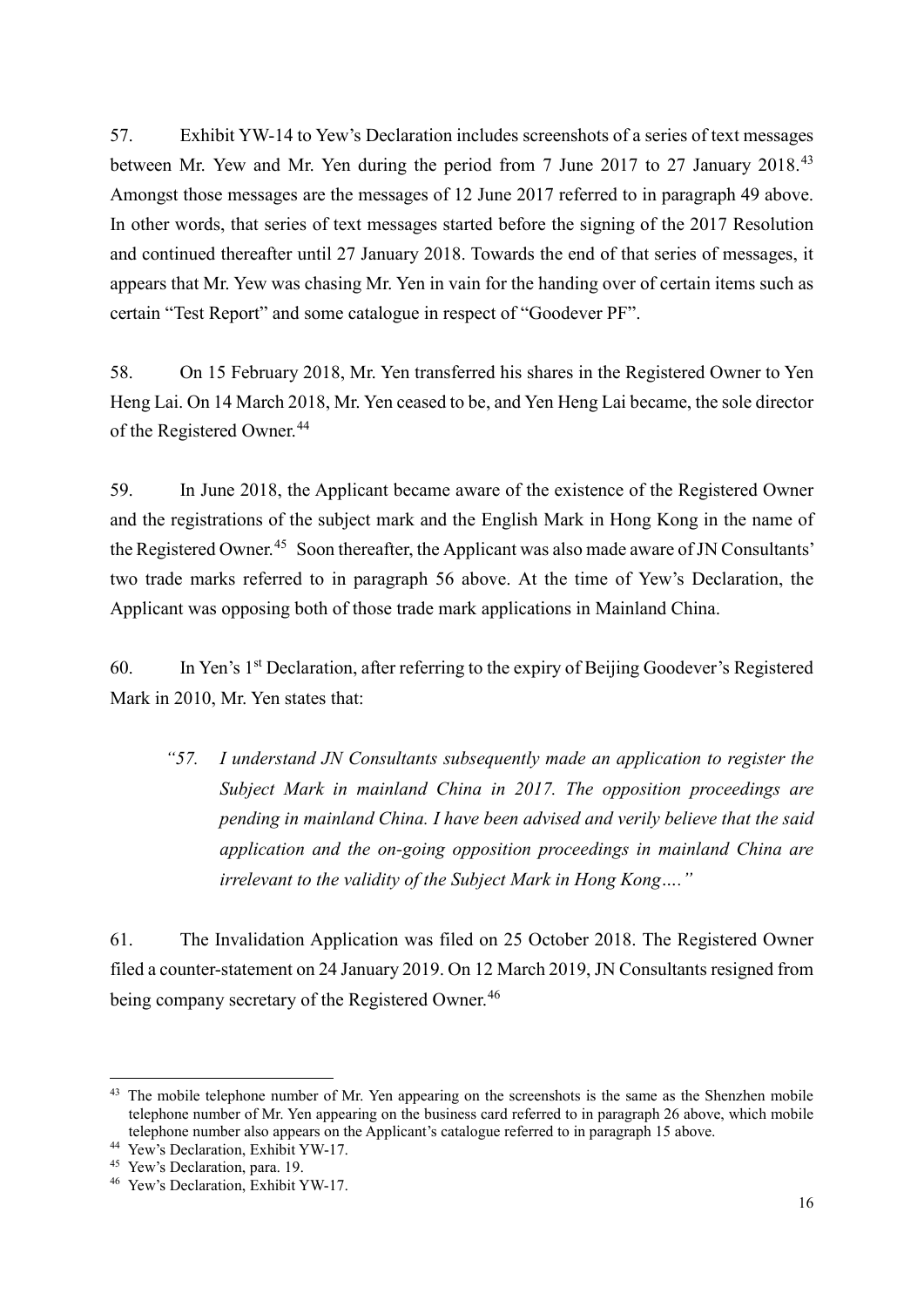## **The ground under sections 53(3) and 11(5)(b) of the Ordinance**

- 62. In the Amended Statement of Grounds, the Applicant states, *inter alia*, that:
	- '17. The [subject mark] is identical to the Applicant's Mark "永良".
	- 18. The [subject goods] are identical and/or highly similar to the Applicant's Goods.
	- 19. The [Registered Owner] applied for and secured registration of the [subject mark] without consent, knowledge or authorization from the Applicant or Mr. Yew. At the time of filing the application for the [subject mark], [Mr. Yen] was (i) the sole director and majority shareholder of the [Registered Owner] and (ii) an employee of the Applicant's subsidiary (i.e. Beijing Goodever). The Applicant at no time authorized or consented to the [Registered Owner] to apply to register any of the Applicant's Marks and/or any marks containing or similar to the Applicant's Marks. The application for the [subject mark] was filed and the registration of the [subject mark] was obtained in bad faith.'
- 63. Section 53(3) of the Ordinance provides that:

*"The registration of a trade mark may be declared invalid on the ground that the trade mark was registered in contravention of section 11 (absolute grounds for refusal of registration)."*

64. Section 11(5)(b) of the Ordinance provides as follows:

*"(5) A trade mark shall not be registered if, or to the extent that – … (b) the application for registration of the trade mark is made in bad faith."*

65. The term "bad faith" is not defined in the Ordinance. In *Gromax Plasticulture Ltd v Don & Low Nonwovens Ltd* [1999] R.P.C. 367 at 379, Lindsay J. stated in relation to section 3(6) of the UK Trade Marks Act 1994 (equivalent to section 11(5)(b) of the Ordinance) that:

*"I shall not attempt to define bad faith in this context. Plainly it includes dishonesty and, as I would hold, includes also some dealings which fall short of the standards of acceptable commercial behaviour observed by reasonable and experienced men in the particular area being examined. Parliament has wisely not attempted to explain*  in detail what is or is not bad faith in this context: how far a dealing must so fall-short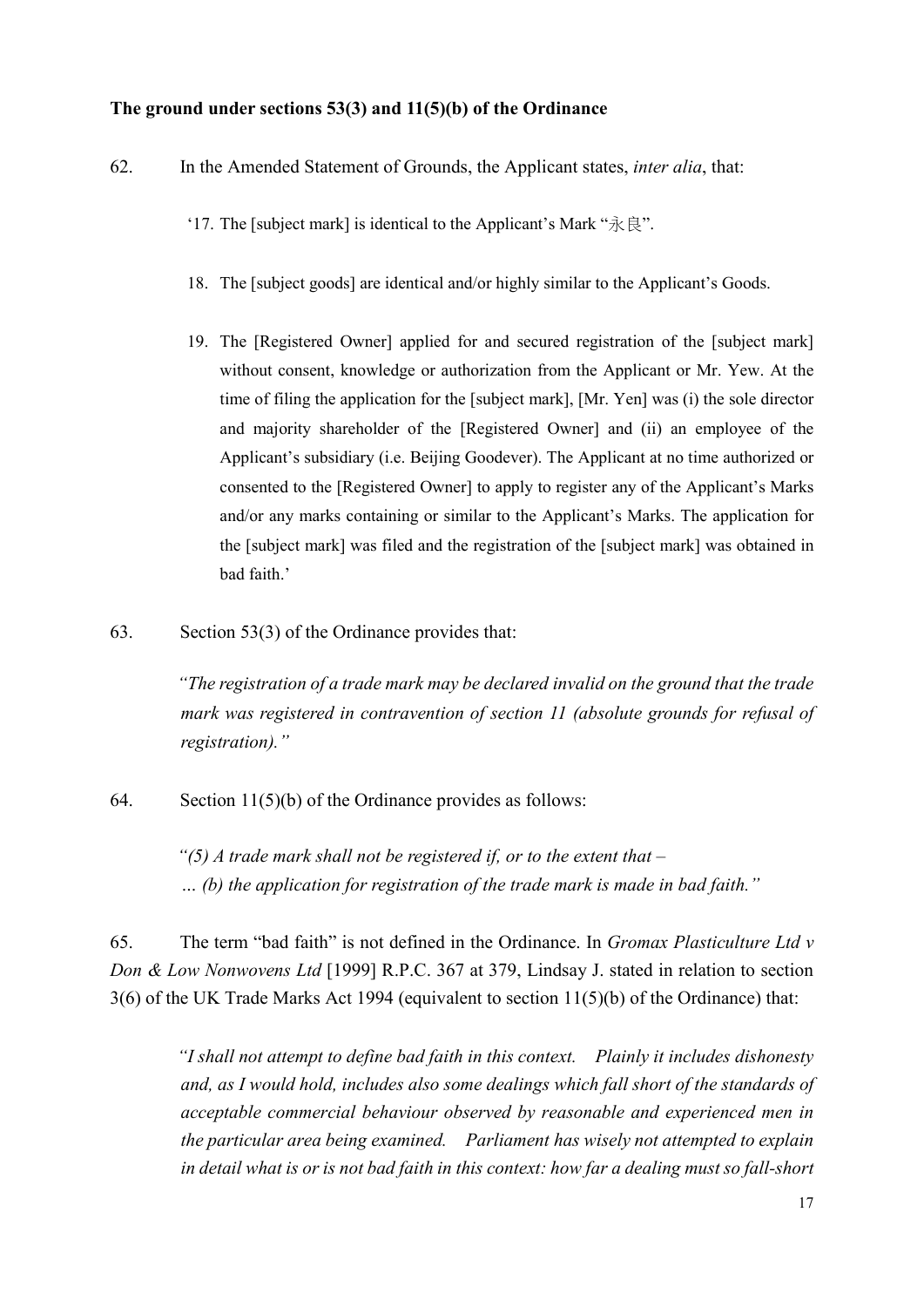*in order to amount to bad faith is a matter best left to be adjudged not by some paraphrase by the courts (which leads to the danger of the courts then construing not the Act but the paraphrase) but by reference to the words of the Act and upon a regard to all material surrounding circumstances."*

66. In *Harrison's Trade Mark Application (CHINAWHITE)* [2005] F.S.R. 10, the English Court of Appeal held that (at para. 26):

*"The words "bad faith" suggest a mental state. Clearly when considering the question of whether an application to register is made in bad faith all the circumstances will be relevant. However the court must decide whether the knowledge of the applicant was such that his decision to apply for registration would be regarded as in bad faith by persons adopting proper standards."*

67. Further, in *Ajit Weekly Trade Mark* [2006] R.P.C. 25, the Appointed Person stated as follows:

*"The subjective element of the test means that the tribunal must ascertain what the defendant knew about the transaction or other matters in question. It must then be decided whether in the light of that knowledge, the defendant's conduct is dishonest judged by ordinary standards of honest people, the defendant's own standards of honesty being irrelevant to the determination of the objective element."* (*emphasis* added)

68. The above principles have been applied in 深圳市德力康電子科技有限公司 *v Joo-Sik-Hoi-Sa LG (LG Corporation)* (unrep.) HCMP 881/2013, 26 Mar 2014 ("*De Li Kang case*") at paras 25-27.

69. In order to permit the conclusion that the applicant is acting in bad faith within the meaning of section 11(5)(b) of the Ordinance, it is necessary to take into consideration all the relevant factors specific to the particular case which pertained at the time of filing the application for registration. The fact that the applicant knows or should know that a third party is using a mark abroad at the time of filing his application which is liable to be confused with the mark whose registration has been applied for is not sufficient, in itself, to permit the conclusion that the applicant is acting in bad faith within the meaning of that provision (*Malaysia Dairy v Ankenævnet for Patenter og Varemærker* [2013] E.T.M.R. 36; *DRYSHOD Trade Mark* BL O/243/19 (UK Trade Marks Registry), 9 May 2019).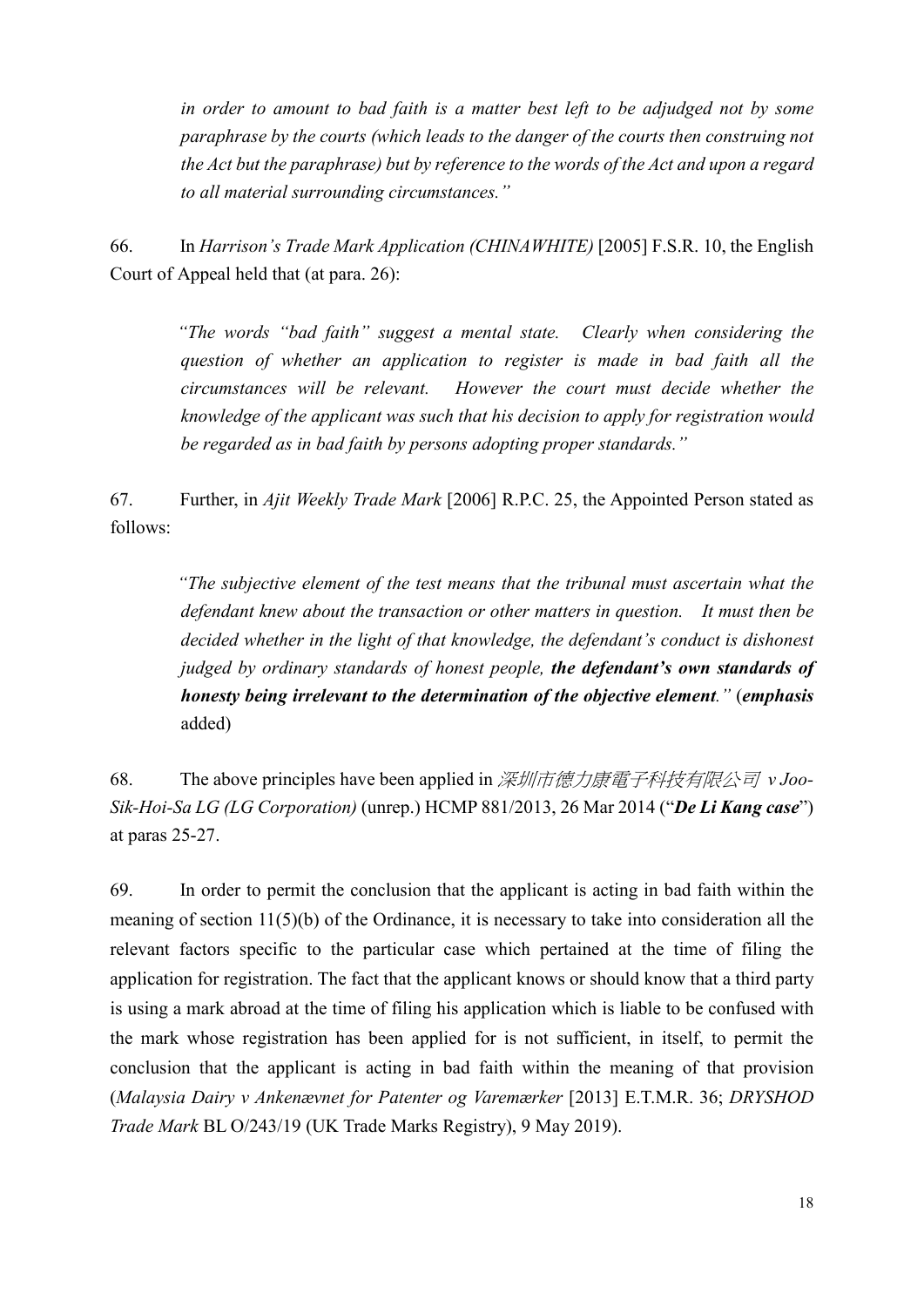70. The fact that an applicant knows that a third party has long been using an identical or similar sign for an identical or similar product capable of being confused with the sign for which registration is sought is not sufficient, in itself, to permit the conclusion that the applicant was acting in bad faith. Consideration must also be given to the applicant's intention at the time when he files the application for registration, which is a subjective factor to be determined by reference to the objective circumstances of the particular case. The intention to prevent a third party from marketing a product may, in certain circumstances, be an element of bad faith on the part of the applicant. The fact that a third party has long used a sign for an identical or similar product capable of being confused with the mark applied for and that that sign enjoys some degree of legal protection, is one of the factors relevant to the determination of whether the applicant was acting in bad faith (*Chocoladefabriken Lindt v Franz Hauswirth GmbH* [2009] E.T.M.R. 56, at paras 40-46).

71. The Court in *Lindt* stopped short of defining bad faith. Rather it preferred to give guidance on the factors which might contribute to such a finding in particular factual scenarios close to those in issue in the main proceedings in that case. One theme which emerges is that the facts must justify a conclusion that the applicant's intentions were solely ones which were inconsistent with the essential functions of a trade mark or designed to promote unfair competition. If the facts show that the applicant is justified in applying for the mark, for example because he seeks to prevent third parties taking advantage of his sign, or if he has a reputation which deserves broader protection, this is capable of defeating an allegation of bad faith (*Sky v Skykick* [2021] EWCA Civ 1121, at para. 52).

72. The expression 'bad faith' has moral overtones which appear to make it possible for an application for registration to be rendered invalid under section 11(5)(b) of the Ordinance by behaviour which otherwise involves no breach of any duty, obligation, prohibition or requirement that is legally binding upon the applicant (*DEMON ALE Trade Mark* [2000] R.P.C. 345, at 356; *Wong To Yick Wood Lock Ointment Ltd v Nippon Taisun (HK) Ltd* [2019] HKCFI 1298 at para.18). A finding of bad faith may be fully justified even in a case where the applicant saw nothing wrong with his own behavior (*DEMON ALE Trade Mark,* supra).

73. An allegation that a trade mark has been applied for in bad faith is a serious allegation. It is an allegation of a form of commercial fraud. A plea of fraud should not lightly be made and if made should be distinctly alleged and distinctly proved. It is not permissible to leave fraud to be inferred from the facts. Precisely the same considerations apply to an allegation of lack of bad faith. It should not be made unless it can be fully and properly pleaded and should not be upheld unless it is distinctly proved (*ROYAL ENFIELD Trade Marks* [2002] R.P.C. 24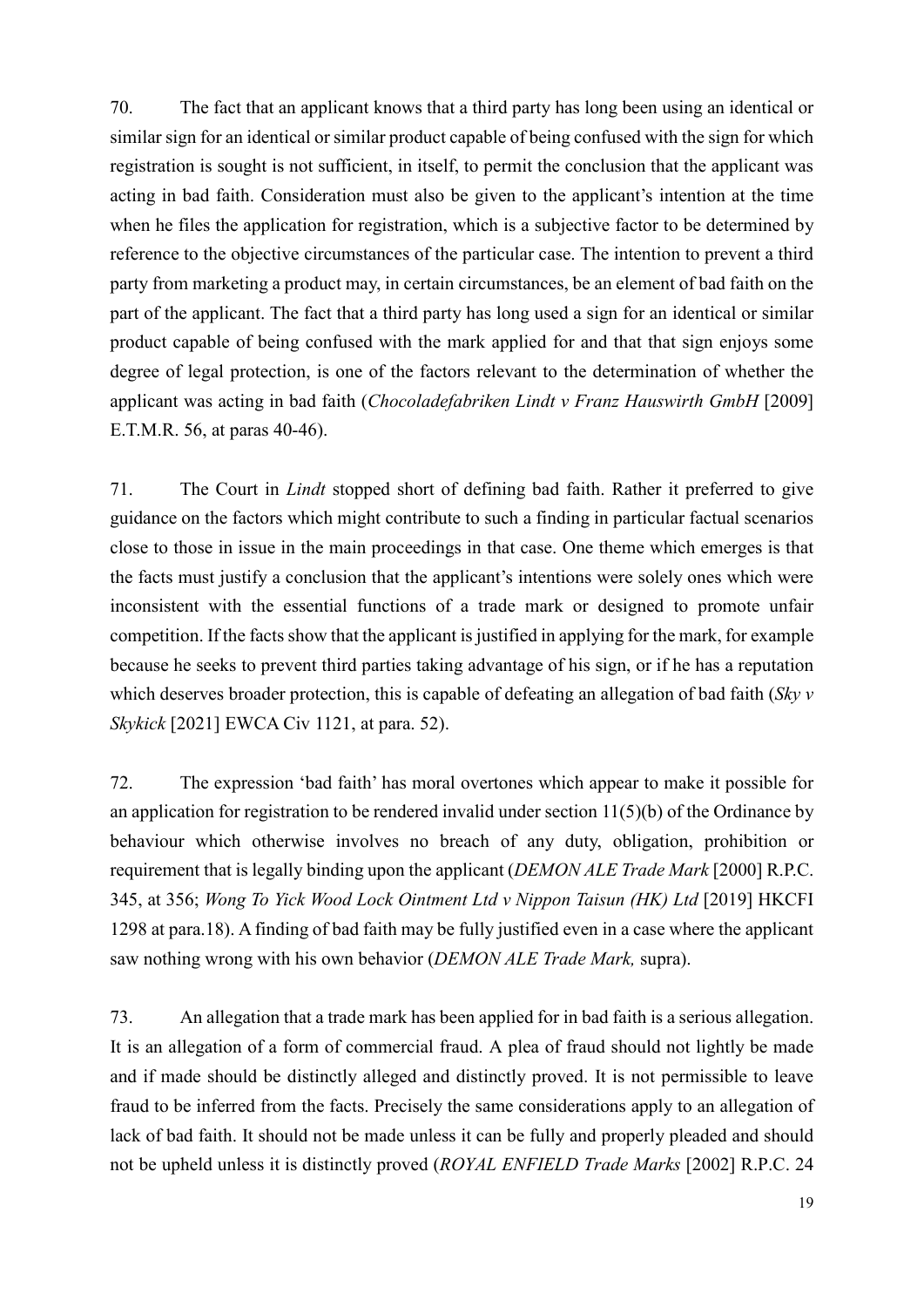at para. 31). The standard of proof is on the balance of probabilities but cogent evidence is required due to the seriousness of the allegation. It is not enough to prove facts which are also consistent with good faith (*Brutt Trade Marks* [2007] R.P.C. 19, at para. 29).

74. A case of bad faith is not always established by way of direct evidence. Where circumstances are such that a conclusion that there has been copying is warranted, a bad faith claim may well succeed (*De Li Kang case*, para. 31).

75. Except when the case is too plain for words, it cannot be right for any tribunal to decide questions of honesty and dishonesty on affidavit evidence, untested by crossexamination. If cross-examination is not sought, inferences of a deponent's dishonesty ought not to be drawn, unless irresistible (*Re Borsalini Trade Mark* [1993] 1 HKC 587 at 592; *Mila Sch*ö*n Group SpA v Lam Fai Yuen* (t/a Tung Kwong Co) [1998] 1 HKLRD 682).

76. In *Pan World Brands Ltd v Tripp Ltd (Extreme Trade Mark)* [2008] R.P.C. 2, the Appointed Person referred to the following passage in *Phipson* on Evidence (16<sup>th</sup> ed) at paragraph 12-12:

"In general a party is required to challenge in cross-examination the evidence of any witness of the opposing party if he wishes to submit to the court that the evidence should not be accepted on that point. The rule applies in civil cases as it does in criminal. In general the CPR does not alter that position.

This rules *[sic]* serves the important function of giving the witness the opportunity of explaining any contradiction or alleged problem with his evidence. If a party has decided not to cross-examine on a particular important point, he will be in difficulty in submitting that the evidence should be rejected.

However the rule is not an inflexible one …"

77. The Appointed Person then noted that the authority cited in support of the above statement of the law is the decision of the House of Lords in *Browne v Dunn* (1894) 6 R 67. The Appointed Person then went on to state that:

"35. In my judgment the learned editors of *Phipson* are correct to say that the rule is not an inflexible one. There are at least two well-established exceptions to it. The first is that … it may not be necessary to cross-examine on a point if the witness has been given full notice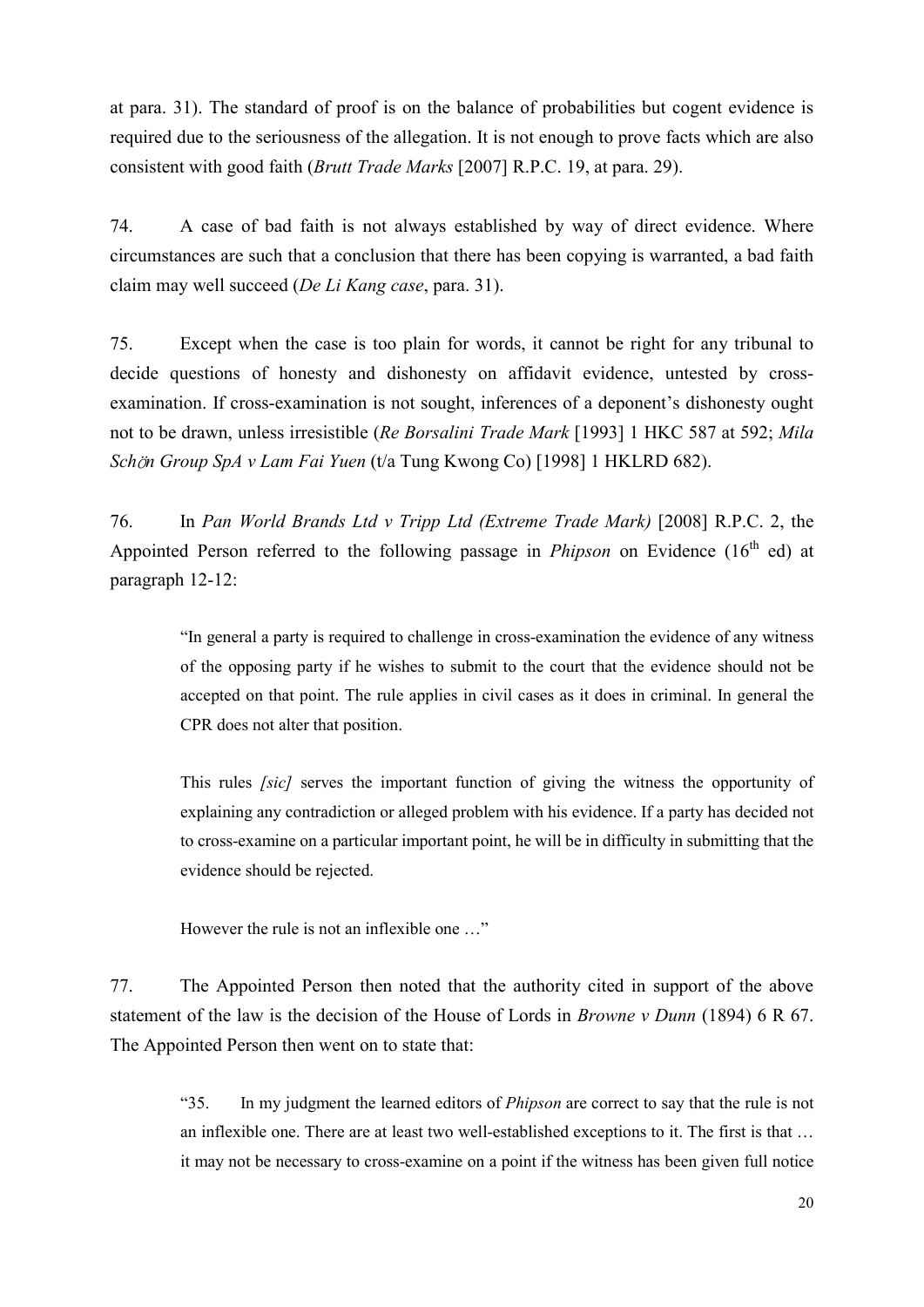of it before making his statement. As I pointed out in *BRUTT Trade Marks* [2007] R.P.C. 19 at [23], this may be significant in registry proceedings where evidence is given sequentially. The second is that a court is not obliged to accept a witness's evidence in the absence of crossexamination if it is obviously incredible: see *National Westminster Bank plc v Daniel* [1993] 1 WLR 1453.

36. Where, however, evidence is given in a witness statement filed on behalf of a party to registry proceedings which is not obviously incredible and the opposing party has neither given the witness advance notice that his evidence is to be challenged nor challenged his evidence in cross-examination nor adduced evidence to contradict the witness's evidence despite having had the opportunity to do so, then I consider that the rule in *Brown v Dunn* applies and it is not open to the opposing party to invite the tribunal to disbelieve the witness's evidence."

78. It is essential in cases of fraud, when considering the credibility of witnesses, always to test their veracity by reference to the objective facts proved independently of their testimony, in particular by reference to the documents in the case, and also to pay particular regard to their motives and to the overall probabilities. It is frequently very difficult to tell whether a witness is telling the truth or not; and where there is a conflict of evidence, reference to the objective facts and documents, to the witnesses' motives, and to the overall probabilities, can be of very great assistance in ascertaining the truth (*The "Ocean Frost"* [1985] 1 Lloyd's Rep. 1, at 57).

79. Where the Court is invited to reach a conclusion of forgery as an inference to be drawn on the basis of circumstantial evidence, any such inference must be properly grounded in the primary facts found. The Court guards against indulging in conjecture under the guise of drawing an inference where the primary evidence does not logically and reasonably justify the particular inference in question. A court is not entitled to choose between guesses, where the possibilities are not unlimited, on the ground that one guess seems more likely than another or the others. The facts proved must form a reasonable basis for a definite conclusion affirmatively drawn of the truth of which the tribunal of fact may reasonably be satisfied (*Ming Shiu Chung & Others v Ming Shiu Sum & Others* (2006) 9 HKCFAR 334, at 360).

80. The subject mark consists of the Chinese characters " $\hat{\mathcal{R}} \otimes \hat{\mathcal{R}}$ ". Those two Chinese characters are in the Chinese names of the Applicant and Beijing Goodever, and constitute the only Chinese text element in (i) the Applicant's mark appearing in paragraphs 15 and 16 above and (ii) Beijing Goodever's Registered Mark.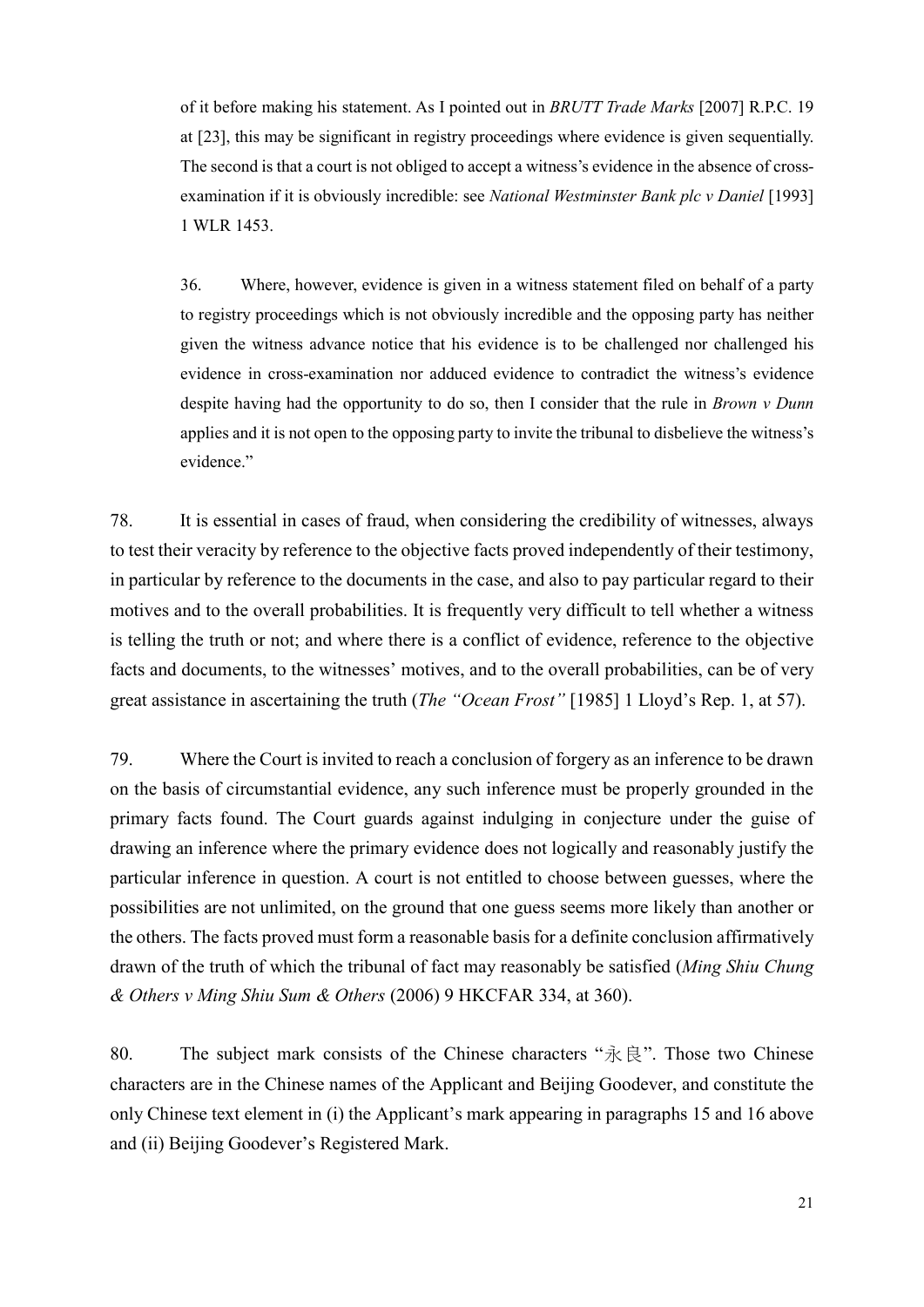81. At the time the Registered Owner filed the application for registration of the subject mark in Hong Kong, Mr. Yen was the sole director and majority shareholder of the Registered Owner.[47](#page-21-0)

82. Mr. Yen had been working for the Applicant for several years before 1995. In or about 1995, Mr. Yen and Mr. Yew discussed a plan to set up a business in Mainland China in the manufacture and supply of insulation and construction materials.<sup>[48](#page-21-1)</sup>

83. Eventually, Beijing Goodever was set up as a wholly foreign-owned enterprise in 1996, with Mr. Yew as the legal representative and Chairman of the Board. According to the articles of association of Beijing Goodever, its sole investor was the Applicant.<sup>[49](#page-21-2)</sup> It is not in dispute that the Applicant has in fact contributed capital to Beijing Goodever, although there is dispute as to the actual amount of such contribution.<sup>[50](#page-21-3)</sup>

84. Exhibit YW-9 to Yew's Declaration includes two business cards of Mr. Yen, details as follows:

(a) business card of Mr. Yen as Manager of the Applicant, with address and contact details in Beijing (paragraph 27 above); and

(b) business card of Mr. Yen as General Manager of Beijing Goodever, with the name of the Applicant and contact details of the Applicant in Singapore printed on it. Contact details in Beijing and Shenzhen also appear on this business card (paragraph 26 above).

85. In other words, the Applicant's name appears on both of these business cards of Mr. Yen. The second business card also includes the Applicant's contact details in Singapore. The fact that this business card also includes contact details in Shenzhen would seem to suggest that it might have been created after the setting up of the Shenzhen branch of Beijing Goodever in or about  $2002$ ,<sup>[51](#page-21-4)</sup> although this is not entirely clear.

86. The two business cards of Mr. Yen above are consistent with Mr. Yew's claim that Mr. Yen had been entrusted with the Applicant's and Beijing Goodever's business in China.<sup>[52](#page-21-5)</sup>

<span id="page-21-0"></span> <sup>47</sup> Amended Counter-statement, para. 24(b).

<span id="page-21-1"></span><sup>48</sup> Paras 18-19 above.

<span id="page-21-2"></span><sup>49</sup> Paras 20-21 above.

<span id="page-21-3"></span><sup>50</sup> Para. 30 above.

<span id="page-21-4"></span><sup>51</sup> Para. 39 above.

<span id="page-21-5"></span><sup>52</sup> Paras 23 & 34 above.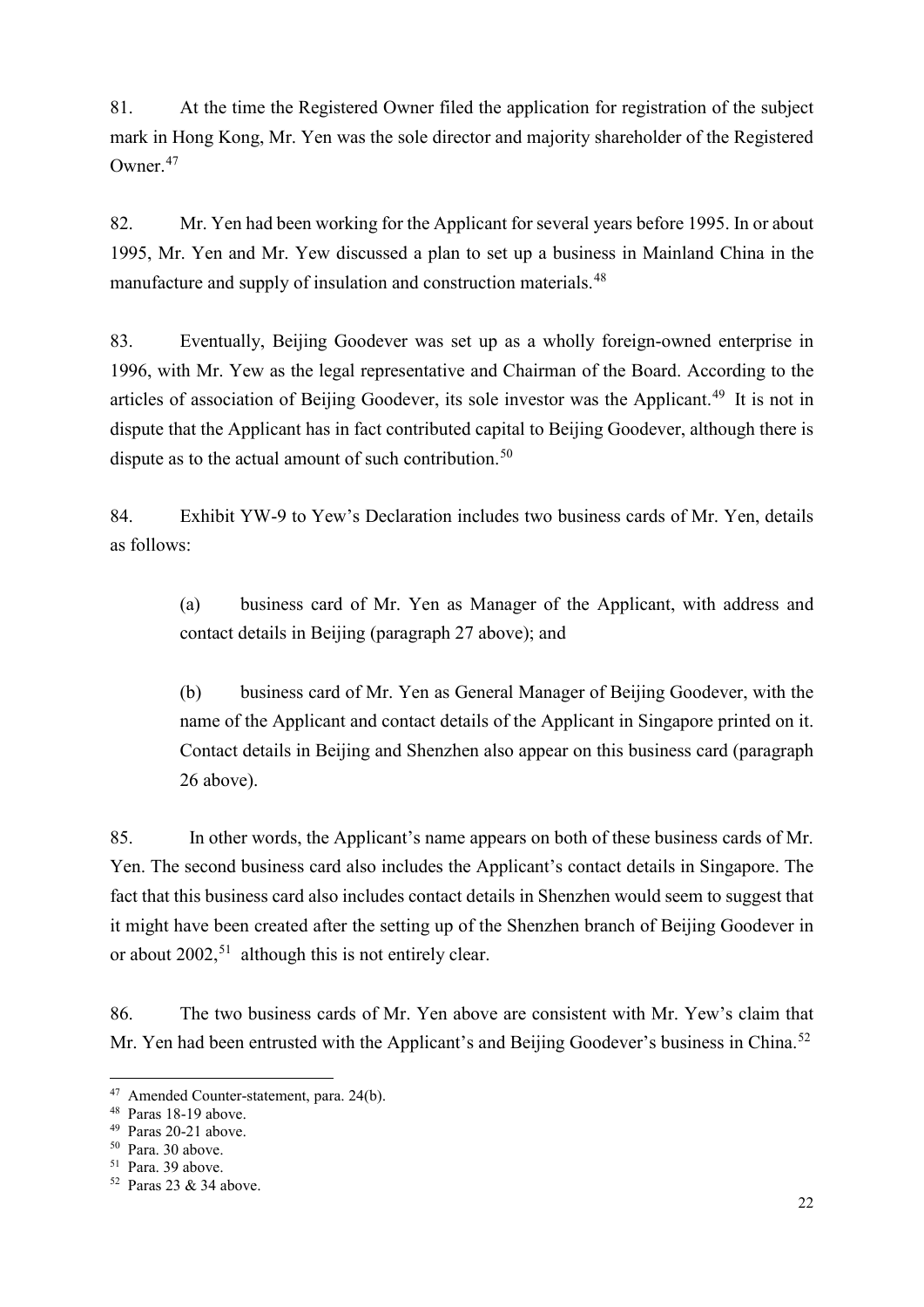87. According to Mr. Yen, in or about 1999 or 2000, the business of Beijing Goodever was very bad that it required further capital contribution in order to maintain its operation. According to Mr. Yen, he discussed with Mr. Yew on this, but Mr. Yew was adamant that he would not contribute anything further to the business, that he no longer wanted the company and that Mr. Yen could do whatever he wanted with the company. From then on, Mr. Yen continued to run and operate Beijing Goodever himself, but he no longer discussed and updated Mr. Yew of anything relating to the company. According to Mr. Yen, since 2000 up till 2017, Mr. Yew was never involved in or informed of the business of Beijing Goodever. According to Mr. Yew, however, up until 2017, he had never indicated to Mr. Yen that he did not wish to keep Beijing Goodever. [53](#page-22-0)

88. The Registered Owner admits that it applied for and secured registration of the subject mark without the consent or authorization from the Applicant or Mr. Yew, but avers that such consent or authorization was not necessary. The Registered Owner's case is that:<sup>[54](#page-22-1)</sup>

- (a) trade mark rights are territorial in nature;
- (b) Mr. Yew had abandoned Beijing Goodever in 2000; accordingly since 2000, Beijing Goodever had become Mr. Yen's own company;
- (c) the Registered Owner was set up by Mr. Yen on 29 October 2010 when he was running Beijing Goodever and Shenzhen Goodever on his own; there was nothing improper in the setting up of the Registered Owner, and there was nothing improper for the Registered Owner to subsequently apply to register the subject mark.

89. The expression 'bad faith' has moral overtones which appear to make it possible for an application for registration to be rendered invalid under section  $11(5)(b)$  of the Ordinance by behaviour which otherwise involves no breach of any duty, obligation, prohibition or requirement that is legally binding upon the applicant (paragraph 72 above).

90. When considering the question of whether an application to register is made in bad faith, it is necessary to take into account all material surrounding circumstances (paragraphs 65-66 above). It is necessary to ascertain what the relevant applicant for registration knew about

<span id="page-22-0"></span> <sup>53</sup> Paras 33-34 above.

<span id="page-22-1"></span><sup>54</sup> Amended Counter-statement, paras 8 & 24; Registered Owner's Skeleton Submissions, paras 6, 45 & 46.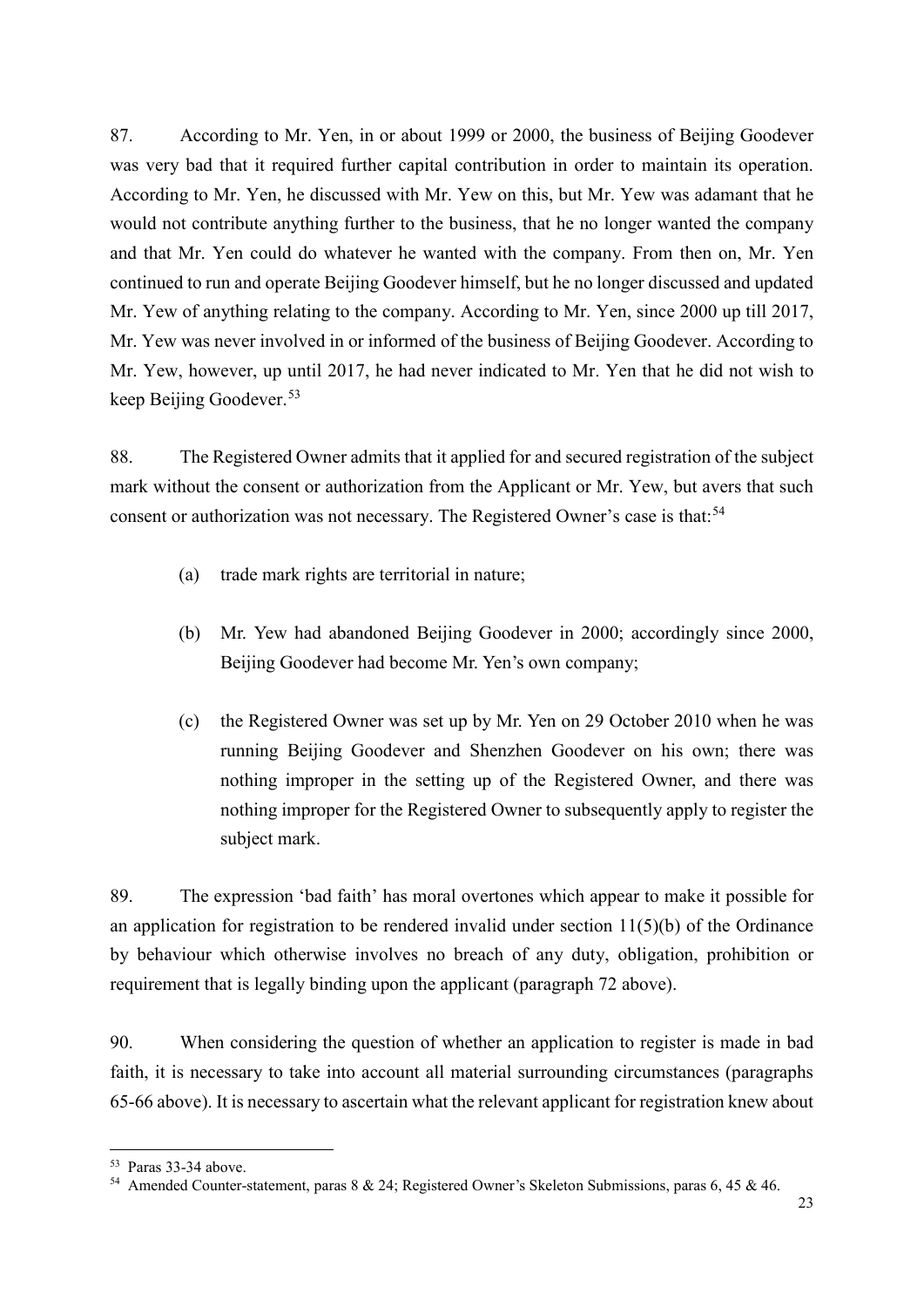the matters in question, and then decide whether in the light of that knowledge, his conduct is dishonest judged by ordinary standards of honest people, his own standards of honesty being irrelevant. A finding of bad faith may be fully justified even in a case where the applicant saw nothing wrong with his own behavior (paragraphs 67 & 72 above).

91. When considering the credibility of witnesses, it is important to test their veracity by reference to the objective facts proved independently of their testimony, in particular by reference to the documents in the case, and also to pay particular regard to their motives and to the overall probabilities (paragraph 78 above).

92. At the time Beijing Goodever's Registered Mark expired in July 2010, Mr. Yen was, pursuant to the 2001 Resolution, the legal representative of Beijing Goodever. Mr. Yen stated that by that time Beijing Goodever had already become his "sole company", and he did not cause to renew the registration at the time simply because the business was not good (paragraph 44 above).

93. On the other hand whilst the reason Mr. Yen gave for not renewing Beijing Goodever's Registered Mark was that "the business was not good", by July 2010 when that mark expired, the Shenzhen branch office of Beijing Goodever had been established for around 8 years. According to Mr. Yen, after a few years' time since the setting up of the Shenzhen branch in or about 2002, the Shenzhen business prospered.<sup>[55](#page-23-0)</sup>

94. Moreover, whereas Mr. Yen considered that by July 2010, Beijing Goodever had become his "sole company", under the 2001 Resolution, Mr. Yew remained a director of Beijing Goodever (paragraph 36(a) above). The board resolutions dated 4 May 2008 and 30 July 2015 referred to in paragraph 40 above as well as the 2017 Resolution<sup>[56](#page-23-1)</sup> refer to Mr. Yew as one of the three directors of Beijing Goodever. Furthermore, according to the Business Licence of Beijing Goodever issued in January  $2007$ ,<sup>[57](#page-23-2)</sup> the 2012 Resolution<sup>[58](#page-23-3)</sup> and the 2017 Resolution, the Applicant was still shareholder of Beijing Goodever even after the 2001 Resolution. In other words, although Mr. Yen considered that by July 2010 Beijing Goodever had become his "sole company", Mr. Yew was still a director, and the Applicant was still shareholder, of Beijing Goodever. Mr. Yen had signed on all of the 2001 Resolution, the board resolutions dated 4 May 2008 and 30 July 2015, the 2012 Resolution and the 2017 Resolution.

<span id="page-23-0"></span> <sup>55</sup> Para. 39 above.

<span id="page-23-1"></span><sup>56</sup> Paras 50-51 above.

<span id="page-23-2"></span><sup>57</sup> Para. 38 above.

<span id="page-23-3"></span><sup>58</sup> Para. 41 above.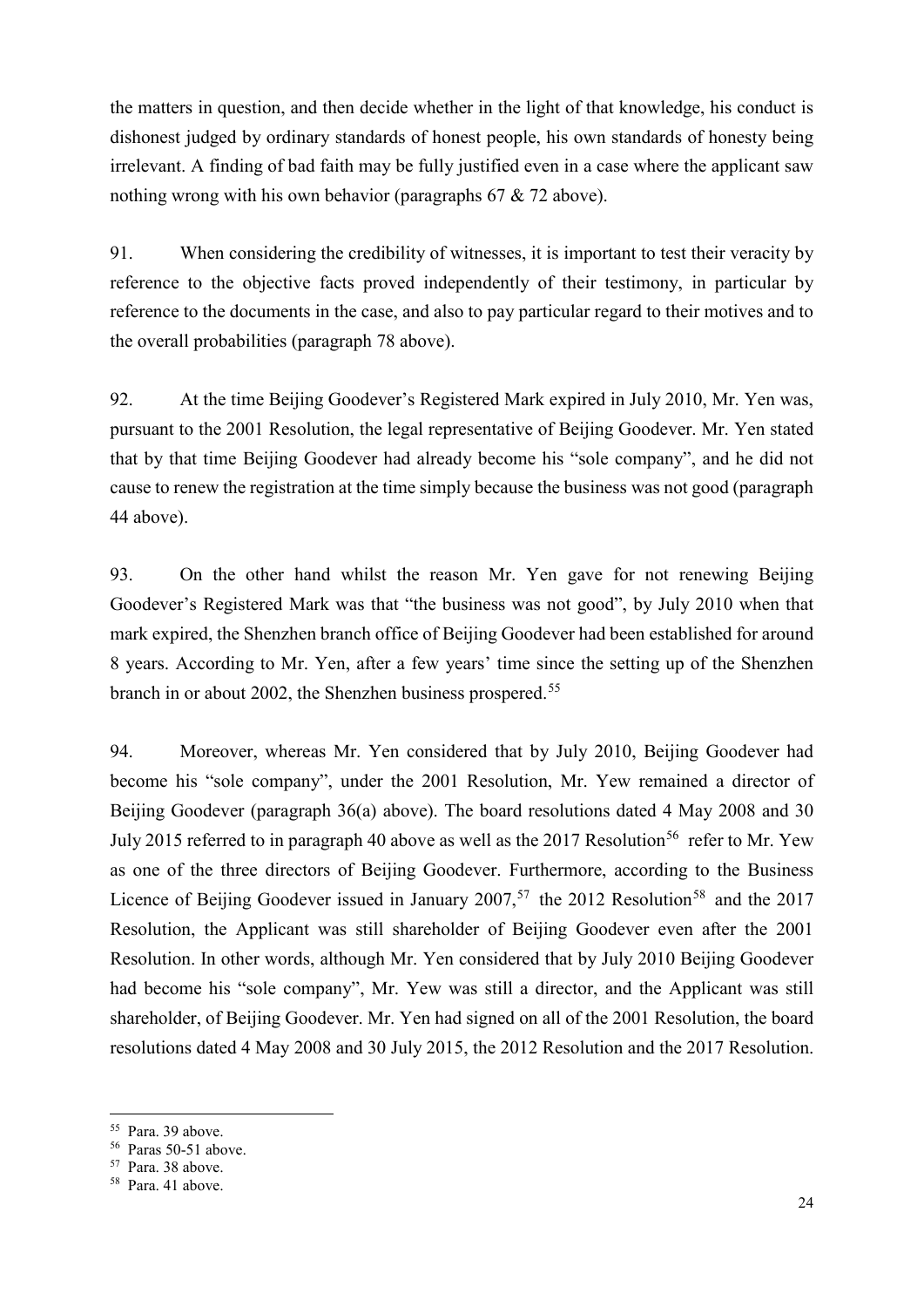95. Just a few months after the expiry of Beijing Goodever's Registered Mark in July 2010, the Registered Owner was incorporated in Hong Kong in October 2010. Since its incorporation and at all material times, Mr. Yen has been the sole director and majority shareholder of the Registered Owner. Registration of the English Mark was applied for in Hong Kong in December 2011 after incorporation of the Registered Owner.

96. According to the 2017 Resolution,<sup>[59](#page-24-0)</sup> Mr. Yew's signature had been forged in the 2001 Resolution, and the change of the legal representative of Beijing Goodever from Mr. Yew to Mr. Yen under the 2001 Resolution was seriously detrimental to the interests of the Applicant as shareholder of Beijing Goodever. Pursuant to the 2017 Resolution, Mr. Yen ceased to be the legal representative and director of Beijing Goodever, and ceased to be general manager of Beijing Goodever's Shenzhen branch. In other words, pursuant to the 2017 Resolution, Mr. Yen ceased to have any role in Beijing Goodever and its Shenzhen branch. Mr. Yen signed on the 2017 Resolution.

97. On 27 July 2017, which was less than two months after the passing of the 2017 Resolution, the Registered Owner applied for registration of the subject mark in Hong Kong. At all material times, Mr. Yen has been the sole director and majority shareholder of the Registered Owner.

98. Mr. Yen had been entrusted with the Applicant's and Beijing Goodever's business in China. The Applicant's name appears on both of Mr. Yen's business cards appearing at Exhibit YW-9 to Yew's Declaration.<sup>[60](#page-24-1)</sup>

99. Taking into account the relationship between Mr. Yen and the Applicant and that between Mr. Yen and the Registered Owner, the dealings between Mr. Yew and Mr. Yen and all the material circumstances of the present case, although Mr. Yen and the Registered Owner considered there was nothing wrong with it, the Registered Owner's decision to apply for registration of the subject mark shortly after the passing of the 2017 Resolution and without the consent, knowledge or authorization from the Applicant or Mr. Yew would be regarded as in bad faith by reasonable and experienced men in the relevant field. I find that the application for registration of the subject mark was made in bad faith, and that the subject mark was registered in contravention of section 11(5)(b) of the Ordinance.

<span id="page-24-0"></span> <sup>59</sup> Paras 50-51 above.

<span id="page-24-1"></span><sup>60</sup> Paras 23, 34, 84-86 above.